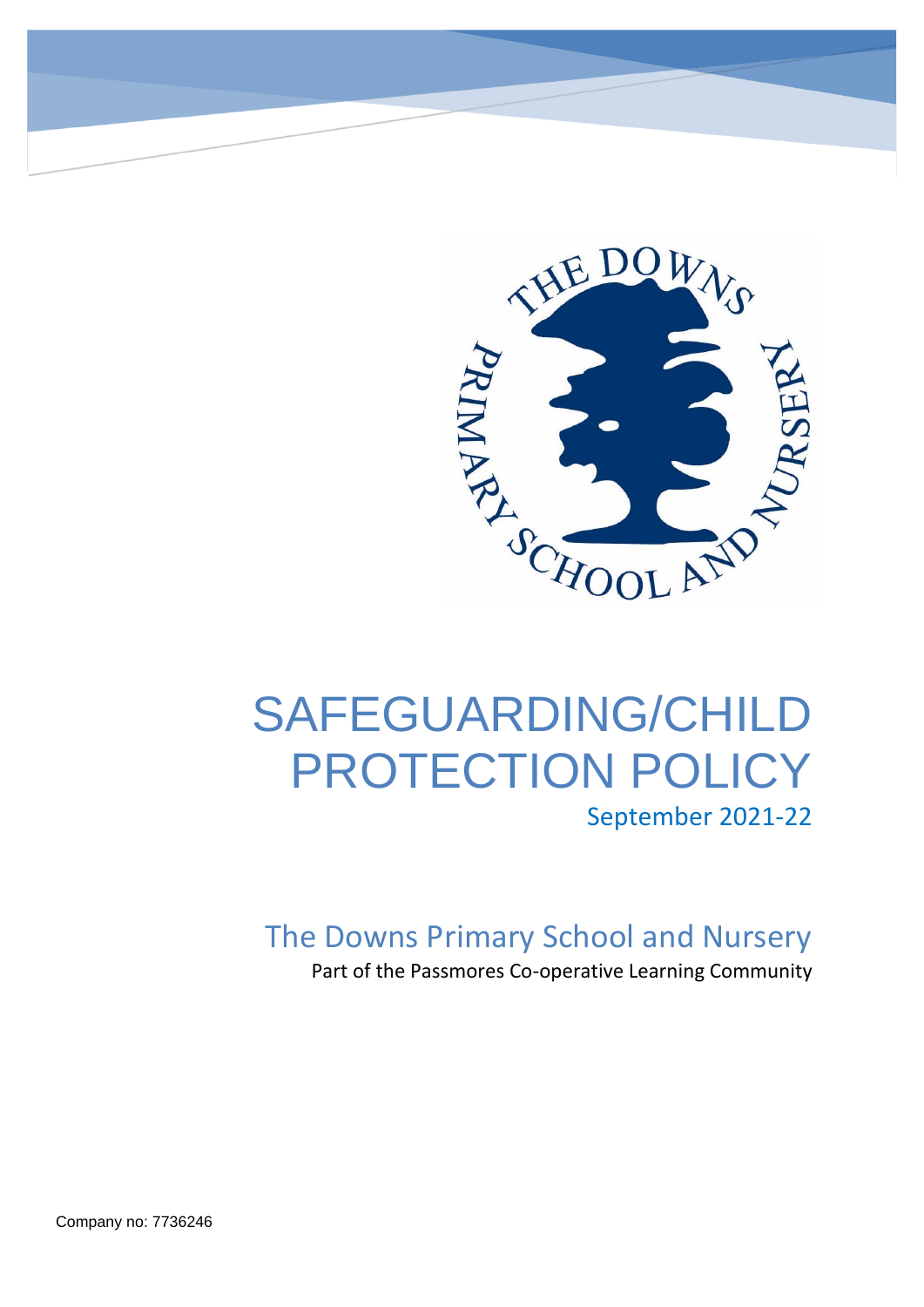# **CHILD PROTECTION POLICY FOR THE DOWNS PRIMARY SCHOOL AND NURSERY**

*APPROVED BY PCLC TRUST BOARD IN CONSULTATION WITH DOWNS PRIMARY SCHOOL AND NURSERY LOCAL GOVERNING BODY 14th SEPTEMBER 2021 POLICY TO BE REVIEWED ANNUALLY OR IN LINE WITH CURRENT LEGISLATION* 

| <b>DESIGNATED SAFEGUARDING LEAD:</b>               | Jeanette Allen        |
|----------------------------------------------------|-----------------------|
|                                                    |                       |
| <b>DEPUTY DESIGNATED</b>                           | <b>Stacey Gyorffy</b> |
| <b>SAFEGUARDING LEADS:</b>                         | Samantha Weekly       |
|                                                    | Gaynor Ding           |
|                                                    | Jenney Bauckham       |
|                                                    | Celia Samson          |
| <b>DESIGNATED SAFEGUARDING</b><br><b>GOVERNOR:</b> | Mike Barham           |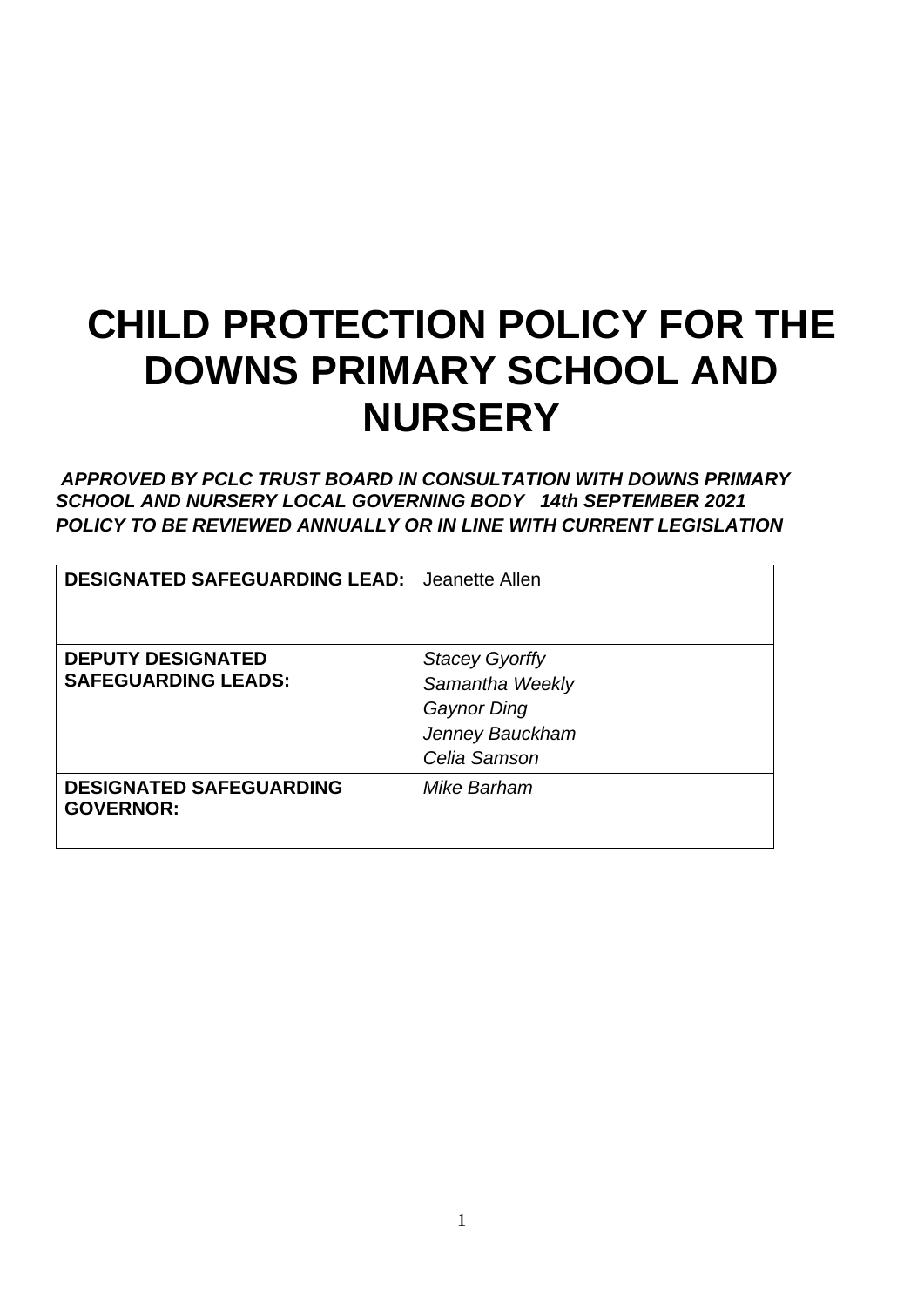# **Contents**

| 1                 | <b>Introduction</b>                                                        |
|-------------------|----------------------------------------------------------------------------|
| $\mathbf{2}$      | <b>Statutory Framework</b>                                                 |
| 3                 | <b>Roles and responsibilities</b>                                          |
| 4                 | Types of abuse / specific safeguarding issues                              |
| 5                 | <b>Procedures</b>                                                          |
| 6                 | <b>Training</b>                                                            |
| 7                 | <b>Professional confidentiality</b>                                        |
| 8                 | <b>Records and information sharing</b>                                     |
| 9                 | <b>Interagency working</b>                                                 |
| 10                | Allegations about members of the workforce                                 |
| 11                | Promoting positive mental health and resilience in school                  |
| 12                | Use of reasonable force                                                    |
| 13                | Whistleblowing                                                             |
| <b>Appendix A</b> | <b>Children and Families Hub Partner Access Map</b>                        |
| <b>Appendix B</b> | <b>Essex Windscreen of Need and levels of intervention</b>                 |
| Appendix C        | Key Contacts within the school - 2020                                      |
| <b>Appendix D</b> | Flow chart for raising safeguarding concerns about a child                 |
| <b>Appendix E</b> | Flow chart for responding to incidents of youth produced sexual<br>imagery |
| <b>Appendix F</b> | <b>PREVENT Referral Flowchart</b>                                          |
| <b>Appendix G</b> | Additional safeguarding arrangements during COVID-19                       |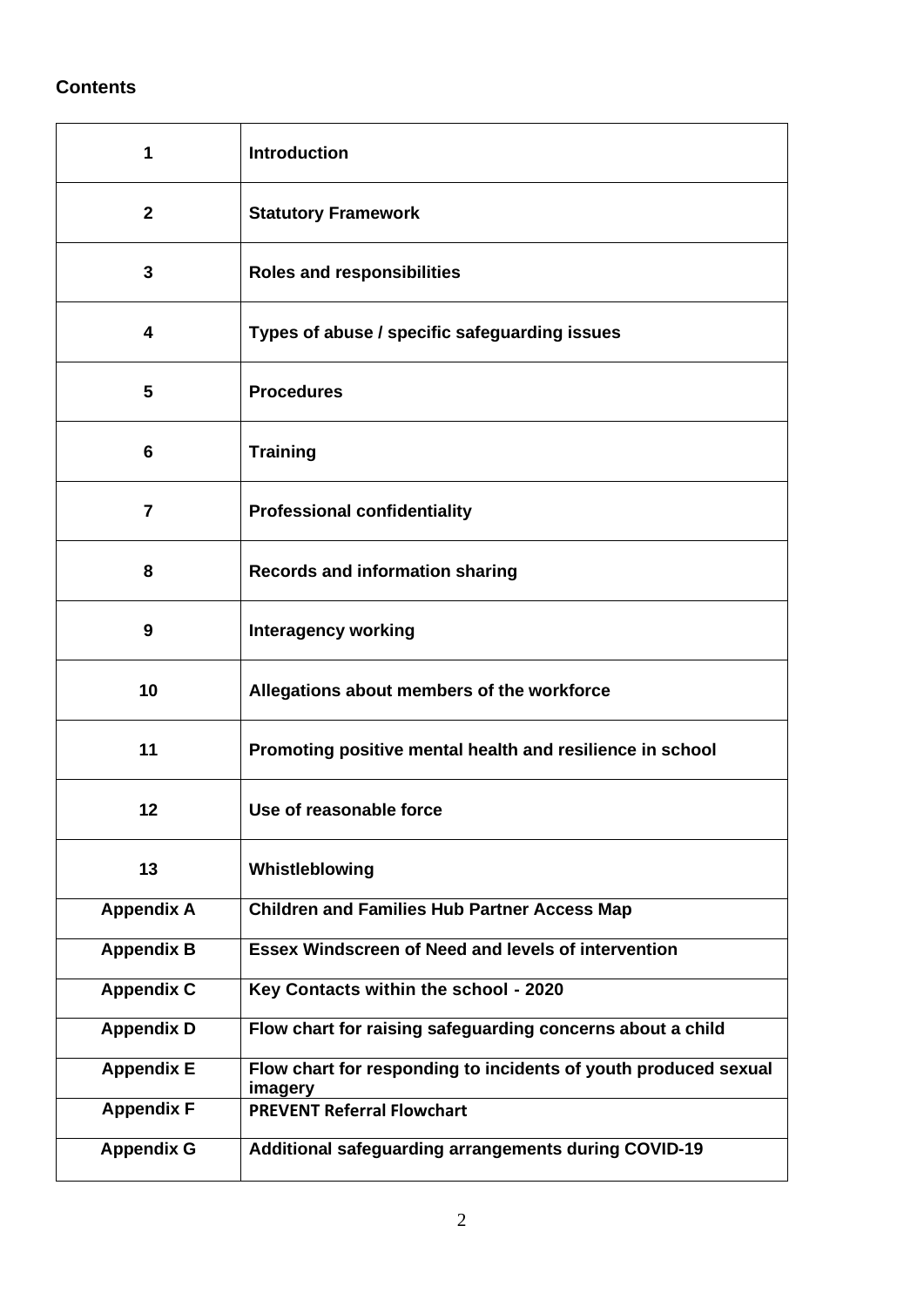# **CHILD PROTECTION POLICY FOR THE DOWNS PRIMARY SCHOOL AND NURSERY ACADEMY**

#### **1. Introduction**

Schools and their staff form part of the wider safeguarding system for children. Everyone who comes into contact with children and their families and carers has a role to play in safeguarding children. In order to fulfil this responsibility effectively, all professionals should make sure their approach is child-centred. This means that they should consider, at all times, what is in the best interests of the child.

*(Keeping Children Safe in Education – DfE, 2021)*

This Child Protection policy is for all staff, parents, governors, volunteers and the wider school community. It forms part of the safeguarding arrangements for our school and should be read in conjunction with the following:

- Keeping Children Safe in Education (DfE, 2021)
- the school Behaviour policy;
- the school Staff Behaviour policy (sometimes called Staff Code of Conduct);
- the safeguarding response to children missing from education
- the role of the designated safeguarding lead (Annex B of KCSIE)

Safeguarding and promoting the welfare of children *(everyone under the age of 18)* is defined in Keeping Children Safe in Education as:

- Protecting children from maltreatment
- Preventing impairment of children's health or development
- Ensuring that children grow up in circumstances consistent with the provision of safe and effective care
- Taking action to enable all children to have the best outcomes

#### **2. Statutory framework**

There is government guidance set out in [Working Together \(HMG, 2018\)](https://assets.publishing.service.gov.uk/government/uploads/system/uploads/attachment_data/file/729914/Working_Together_to_Safeguard_Children-2018.pdf) on how agencies must work in partnership to keep children safe. This guidance places a shared and equal duty on three Safeguarding Partners (the Local Authority, Police and Health) to work together to safeguard and promote the welfare of all children in their area under multi-agency safeguarding arrangements. These arrangements sit under the [Essex Safeguarding Children Board](http://www.escb.co.uk/Home.aspx) (ESCB). In Essex, the statutory partners are Essex County Council, Essex Police and five of the seven Clinical Commissioning Groups covering the county.

Section 175 of the Education Act 2002 places a statutory responsibility on the governing body to have policies and procedures in place that safeguard and promote the welfare of children who are pupils of the school.

In Essex, all professionals must work in accordance with the [SET Procedures](http://www.escb.co.uk/) . Passmores Academy work in accordance with the following legislation and guidance *(this is not an exhaustive list)*: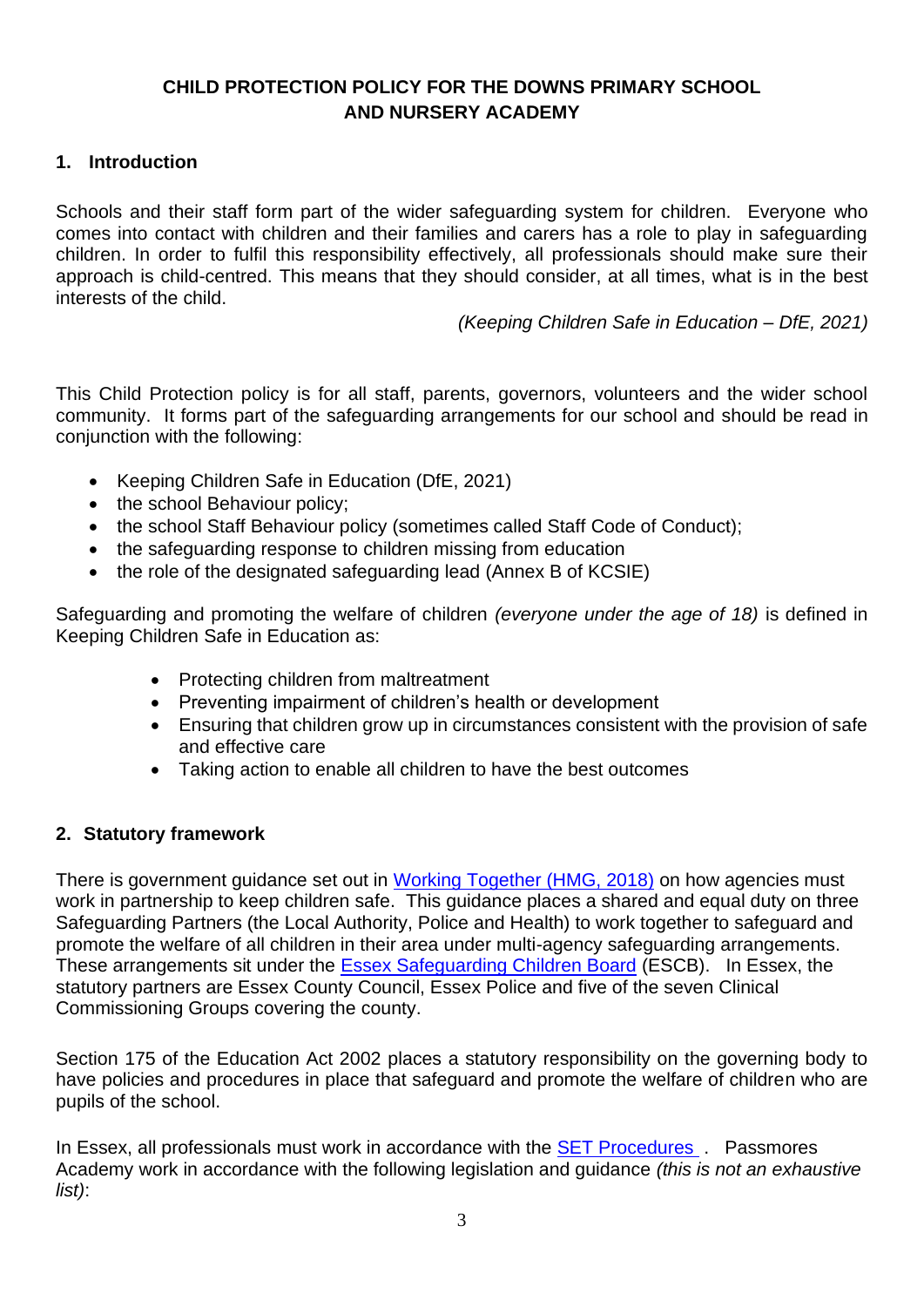| Keeping Children Safe in Education (DfE, 2021)                                                     |
|----------------------------------------------------------------------------------------------------|
| <b>Working Together (HMG, 2018)</b>                                                                |
| Education Act (2002)                                                                               |
| <b>Effective Support for Children and Families in Essex (ESCB, 2017 – link to ESCB homepage,</b>   |
| where you can click on to this document)                                                           |
| Counter-Terrorism and Security Act (HMG, 2015)                                                     |
| Serious Crime Act 2015 (Home Office, 2015)                                                         |
| Children and Social Work Act (2017)                                                                |
| Children Missing Education - statutory guidance for local authorities (DfE, 2016)                  |
| Sexual Offences Act (2003)                                                                         |
| Education (Pupil Registration) Regulations 2006                                                    |
| Information sharing advice for safeguarding practitioners (HMG, 2018)                              |
| Data Protection Act (2018)                                                                         |
| What to do if you're worried a child is being abused (HMG, 2015)                                   |
| Searching, screening and confiscation (DfE, 2018)                                                  |
| Children Act (1989)                                                                                |
| Children Act (2004)                                                                                |
| Preventing and Tackling Bullying (DfE, 2017)                                                       |
| Female Genital Mutilation Act 2003 (S. 74 - Serious Crime Act 2015)                                |
| Sexual violence and sexual harassment between children in schools and colleges (DfE, 2018)         |
| Promoting positive emotional well-being and reducing the risk of suicide (ESCB, 2018)              |
| Preventing youth violence and gang involvement (Home Office, 2015)                                 |
| Criminal Exploitation of children and vulnerable adult - county lines guidance (Home Office, 2018) |
| Teaching online safety in schools (DfE, 2019)                                                      |
| Education Access Team CME / Home Education policy and practice (ECC, 2018)                         |

Understanding and Supporting Behaviour - [safe practice for schools and educational settings](https://schools.essex.gov.uk/pupils/Safeguarding/Documents/Understanding%20and%20Supporting%20Behaviour%20-%20Safe%20Practice%20for%20Schools%20-%20Summer%202020.pdf)  [\(ESCB 2021\)](https://schools.essex.gov.uk/pupils/Safeguarding/Documents/Understanding%20and%20Supporting%20Behaviour%20-%20Safe%20Practice%20for%20Schools%20-%20Summer%202020.pdf)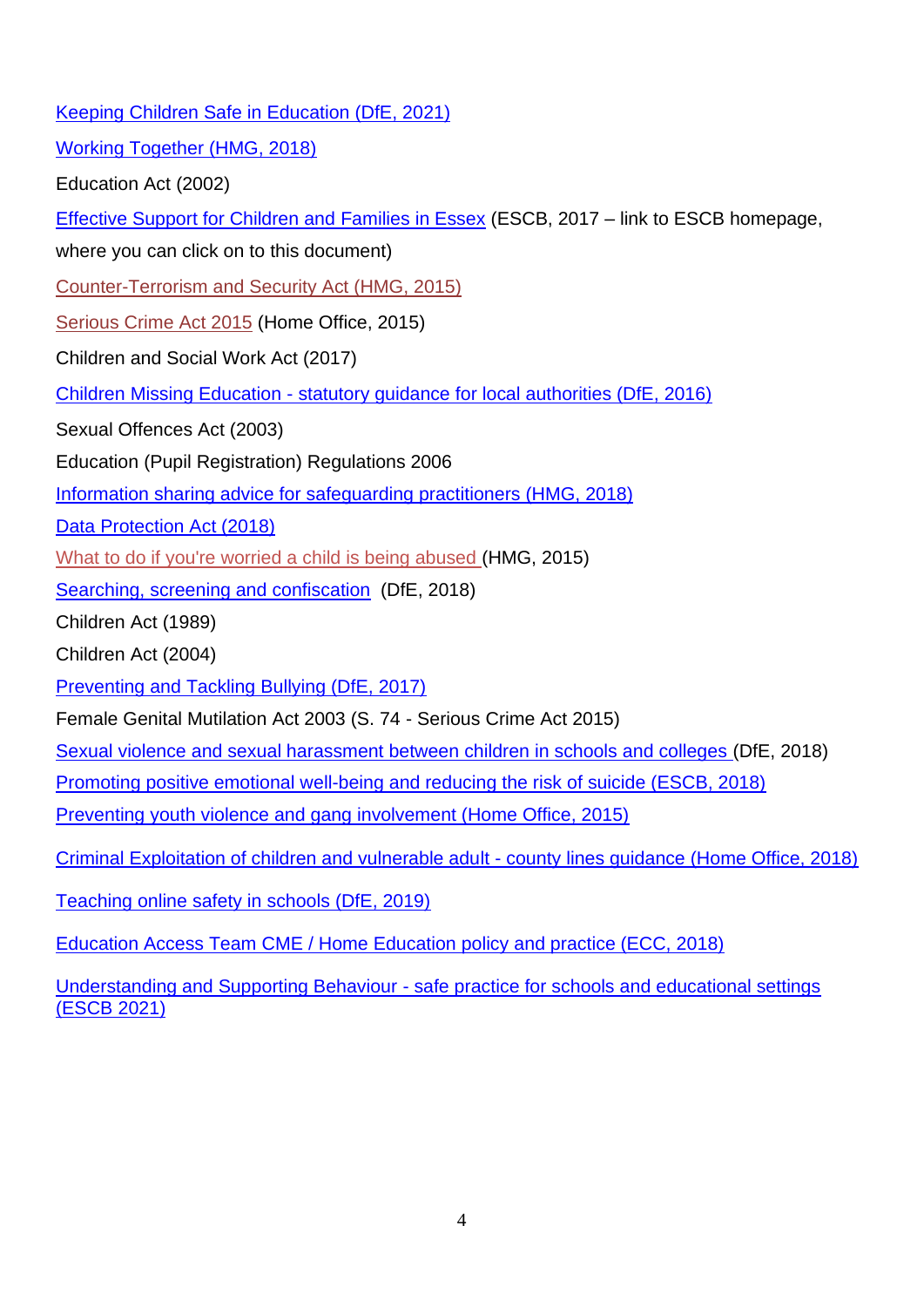#### **3. Roles and responsibilities**

All adults working with or on behalf of children have a responsibility to protect them and to provide a safe environment in which they can learn and achieve their full potential. However, there are key people within schools who have specific responsibilities under child protection procedures. The names of those in our school with these specific responsibilities are: Jeanette Allen (DSL)

Stacey Gyorffy Samantha Weekly Jenney Bauckham Gaynor Ding Celia Samson

Contact details for these staff are available as Appendix C. There are posters around the school showing who the Safeguarding Team is.

#### The PCLC Trust Board/The Downs Primary School and Nursery Local Governing Body

The Trust Board ensures that the policies, procedures and training in our school are effective and comply with the law at all times. It ensures that all required policies relating to safeguarding are in place, that the child protection policy reflects statutory and local guidance and is reviewed at least annually.

The local governor for safeguarding arrangements is Mike Barham. This local governor takes leadership responsibility for safeguarding arrangements in our school. The Local Governing Body ensures there is a named designated safeguarding lead and at least one deputy safeguarding lead in place.

The Local Governing Body ensures the school contributes to inter-agency working, in line with statutory and local guidance. It ensures that information is shared and stored appropriately and in accordance with statutory requirements.

The Local Governing Body ensures that all staff members undergo safeguarding and child protection training at induction and that it is then regularly updated. All staff members receive regular safeguarding and child protection updates, at least annually, to provide them with the relevant skills and knowledge to keep our children safe. This is in the form of whole staff training and regular 'Safeguarding Snapshots'

The Local Governing Body ensures our pupils are taught how to keep themselves safe (including online) through teaching and learning opportunities as part of a broad and balanced curriculum. From September 2020, our school will work in accordance with new government regulations which make the subject of Relationships and Sex Education and Health Education mandatory.

The Local Governing Body and school leadership team are responsible for ensuring the school follows recruitment procedures that help to deter, reject or identify people who might abuse children. It adheres to statutory responsibilities to check adults working with children and has recruitment and selection procedures in place (see the school's 'Safer Recruitment' policy for further information). It ensures that volunteers are appropriately supervised in school.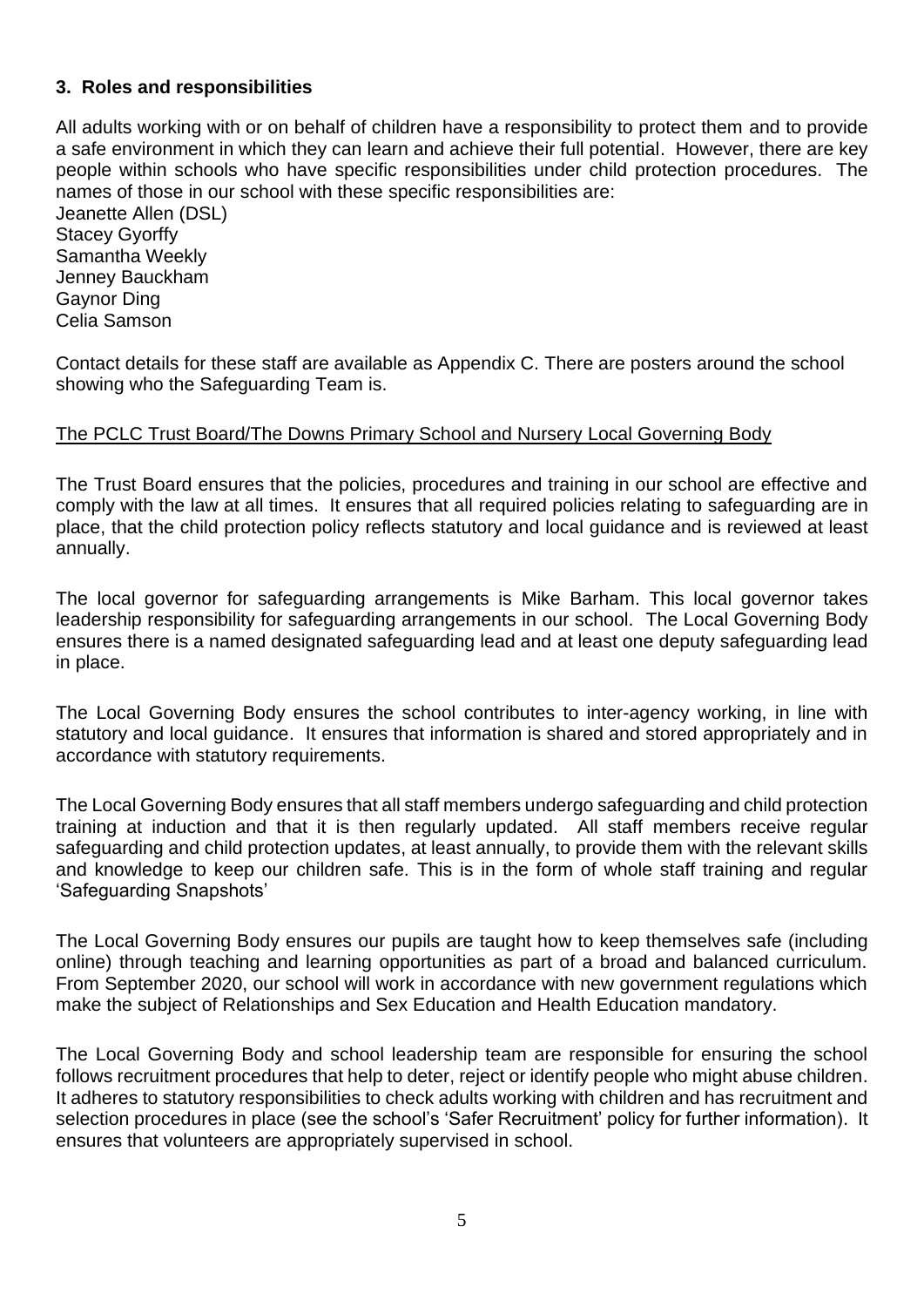### The Safeguarding Team

The Designated Safeguarding Lead in school has ultimate lead responsibility for safeguarding and child protection. Their role includes managing child protection referrals, working with other agencies, ensuring all staff are appropriately trained and raising awareness of all safeguarding and child protection policies and procedures. They ensure that everyone in school (including temporary staff, volunteers and contractors) is aware of these procedures and that they are followed at all times. They act as a source of advice and support for other staff (on child protection matters) and ensure that timely referrals to Essex Children's Social Care (Children and Families Hub) are made in accordance with current SET procedures. They work with the local authority and the ESCB as required and ensure that information is shared appropriately.

The whole Safeguarding Team are trained to the same standard as the Designated Safeguarding Lead. If for any reason the Designated Safeguarding Lead is unavailable, the deputy/deputies designated safeguarding lead will act in their absence*.* 

#### The Headteacher

The Headteacher work in accordance with the requirements upon all school staff. In addition, they ensure that all safeguarding policies and procedures adopted by the PCLC Trust Board / Local Governing Body are followed by all staff.

#### All school staff

Everyone in our school has a responsibility to provide a safe learning environment in which our children can learn. Any child may benefit from early help and all staff members are aware of the local early help process and our role in it. They are aware of signs of abuse and neglect so they are able to identify children who may be in need of help or protection. All staff members are aware of and follow school processes (as set out in this policy) and are aware of how to make a referral to Social Care if there is a need to do so. If staff have any concerns about a child's welfare, they must act on them immediately by completing a 'my concern' and speaking with a member of the Safeguarding Team if necessary.

### **4. Types of abuse / specific safeguarding issues**

Keeping Children Safe in Education (DfE, 2021) describes abuse in the following way:

*"Somebody may abuse or neglect a child by inflicting harm or by failing to act to prevent harm. Children may be abused in a family or in an institutional or community setting by those known to them or, more rarely, by others. Abuse can take place wholly online, or technology may be used to facilitate offline abuse. Children may be abused by an adult or adults or another child or children"*

The four main types of abuse referred to in Keeping Children Safe in Education are:

- Physical
- Emotional
- Sexual
- Neglect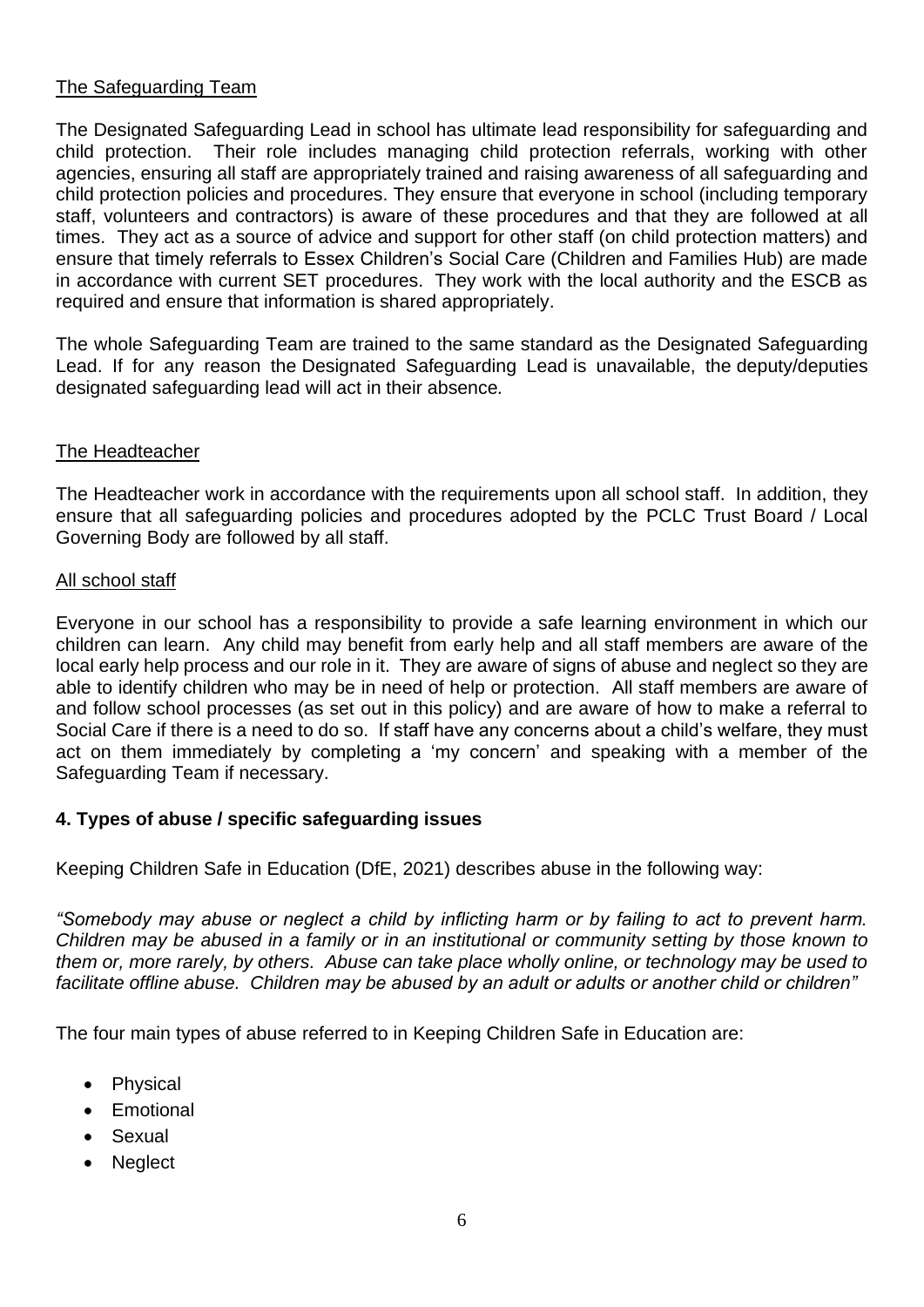Our school is aware of the signs of abuse and neglect so we are able to identify children who may be in need of help or protection. All staff are aware of environmental factors which may impact on a child's welfare and safety and understand safeguarding in the wider context (contextual safeguarding). We understand that abuse, neglect and safeguarding issues are rarely 'stand-alone' events and that, in most cases, multiple issues will overlap.

In addition, staff are aware of other types of abuse and safeguarding issues that can put children at risk of harm and understand that behaviours linked to issues such as drug taking, alcohol abuse, deliberately missing education and non-consensual sharing of nudes and semi-nude images puts children in danger.

#### Peer on peer abuse

Our school may be the only stable, secure and safe element in the lives of children at risk of, or who have suffered harm. Nevertheless, whilst at school, their behaviour may be challenging and defiant, or they may instead be withdrawn, or display abusive behaviours towards other children. Our school recognises that some children may abuse their peers and any incidents of peer on peer abuse will be managed in the same way as any other child protection concern and will follow the same procedures. We will seek advice and support from other agencies as appropriate.

Peer on peer abuse can manifest itself in many ways. This may include bullying (including cyber bullying), physical abuse, sexual violence / sexual harassment, 'up-skirting', sharing of nude or seminude images or initiation / hazing type violence and rituals. We do not tolerate any harmful behaviour in school and will take swift action to intervene where this occurs. We use lessons and assemblies to help children understand, in an age-appropriate way, what abuse is and we encourage them to tell a trusted adult if someone is behaving in a way that makes them feel uncomfortable. Our school understands the different gender issues that can be prevalent when dealing with peer on peer abuse. Please see Appendix E for the flowchart of actions in cases of YPSI (Youth Produced Sexual Imagery).

#### Children missing from education

All children, regardless of their age, ability, aptitude and any special education needs they may have are entitled to a full-time education. Our school recognises that a child missing education is a potential indicator of abuse or neglect and will follow the school procedures for unauthorised absence and for children missing education. It is also recognised that, when not in school, children may be vulnerable to or exposed to other risks, so we work with parents and other partners to keep children in school whenever possible.

Parents should always inform us of the reason for any absence. Where contact is not made, a referral may be made to another appropriate agency [\(Education Access Team,](https://schools.essex.gov.uk/pupils/Education_Access/Pages/default.aspx) Social Care or Police). Parents are required to provide at least two emergency contact numbers to the school, to enable us to communicate with someone if we need to.

Our school must inform the local authority of any pupil who has been absent without school permission for a continuous period of 10 days or more.

There are protocols in place to deal with children who go missing during the school day.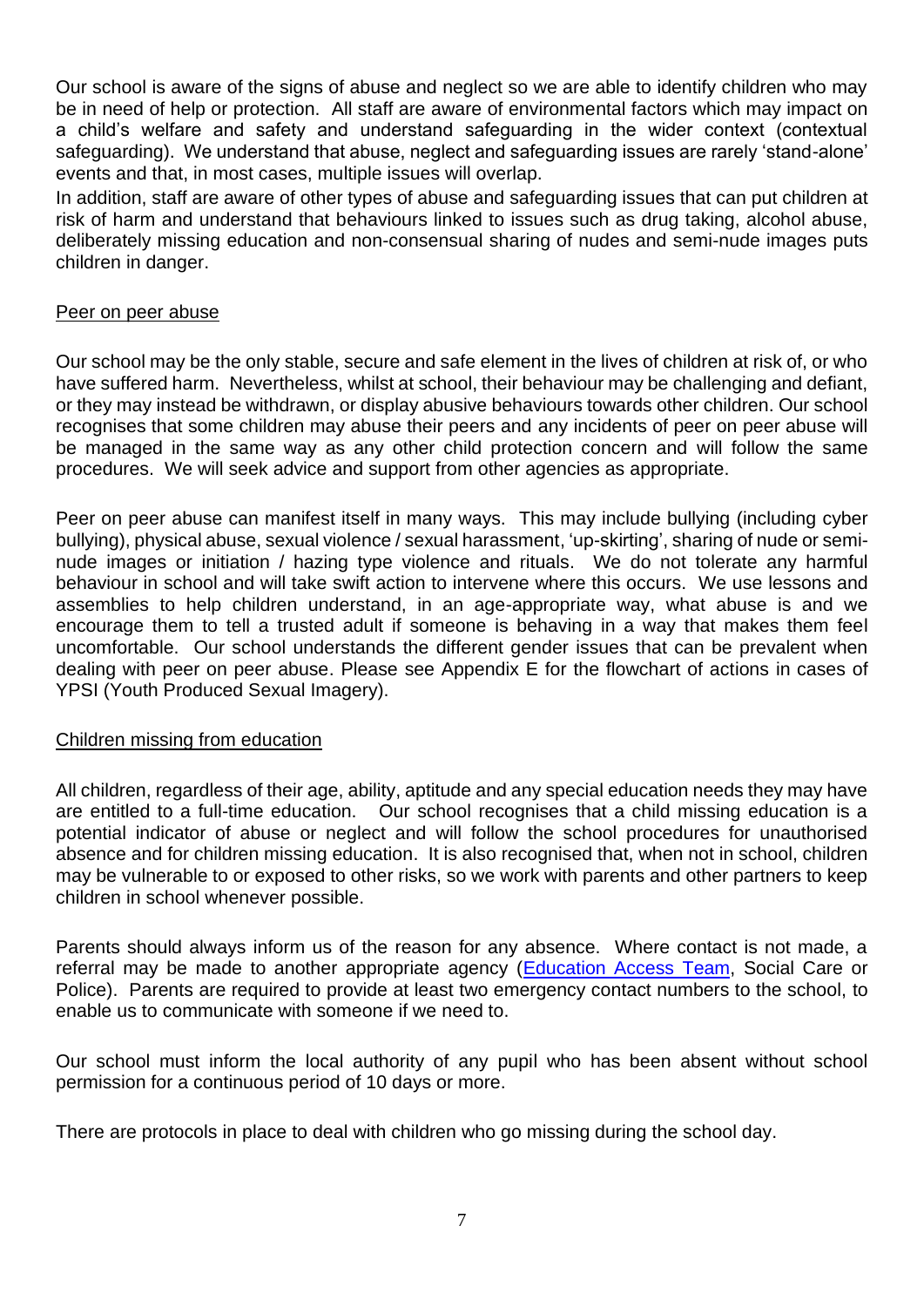### Child criminal exploitation (CCE) and Child Sexual Exploitation (CSE)

Both CCE and CSE are forms of abuse that occur where an individual or group takes advantage of an imbalance in power to coerce, manipulate or deceive a child into taking part in sexual or criminal activity, in exchange for something the victim needs or wants, and/or for the financial advantage or increased status of the perpetrator or facilitator and/or through violence or the threat of violence. CSE and CCE can affect children, both male and female and can include children who have been moved (commonly referred to as trafficking) for the purpose of exploitation.

Some specific forms of CCE can include children being forced or manipulated into transporting drugs or money through county lines, working in cannabis factories, shoplifting or pickpocketing. They can also be forced or manipulated into committing vehicle crime or threatening/committing serious violence to others.

Child Sexual Exploitation (CSE) is a form of child abuse, which can happen to boys and girls from any background or community. It may occur over time, or be a one-off occurrence. In Essex, the definition of Child Sexual Exploitation (CSE) from the Department of Education (DfE, 2017) has been adopted:

*"Child Sexual Exploitation is a form of child sexual abuse. It occurs when an individual or group*  takes advantage of an imbalance of power to coerce, manipulate or deceive a child or young *person under the age of 18 into sexual activity (a) in exchange for something the victim needs or wants, and/or (b) for the financial advantage or increased status of the perpetrator or facilitator. The victim may have been sexually exploited even if the sexual activity appears consensual. Child sexual exploitation does not always involve physical contact; it can also occur through the use of technology".*

It is understood that a significant number of children who are victims of CSE go missing from home, care and education at some point. Our school is alert to the signs and indicators of a child becoming at risk of, or subject to, CSE and will take appropriate action to respond to any concerns. The designated safeguarding lead will lead on these issues and work with other agencies as appropriate. This [one page process map](https://www.escb.co.uk/media/2075/cse-1-pager-sept-2019.pdf) sets out arrangements for CSE in Essex.

#### Contextual safeguarding

Safeguarding incidents and behaviours can be associated with factors outside our school. All staff are aware of contextual safeguarding and the fact they should consider whether wider environmental factors present in a child's life are a threat to their safety and / or welfare. To this end, we will consider relevant information when assessing any risk to a child and share it with other agencies to support better understanding of a child and their family.

#### Domestic abuse

Domestic abuse can take many forms, including psychological, physical, sexual, financial and emotional. Our school recognises that exposure to domestic abuse can have a serious, long-term emotional and psychological impact on children. We work with other key partners and will share relevant information where there are concerns that domestic abuse may be an issue for a child or family or be placing a child at risk of harm.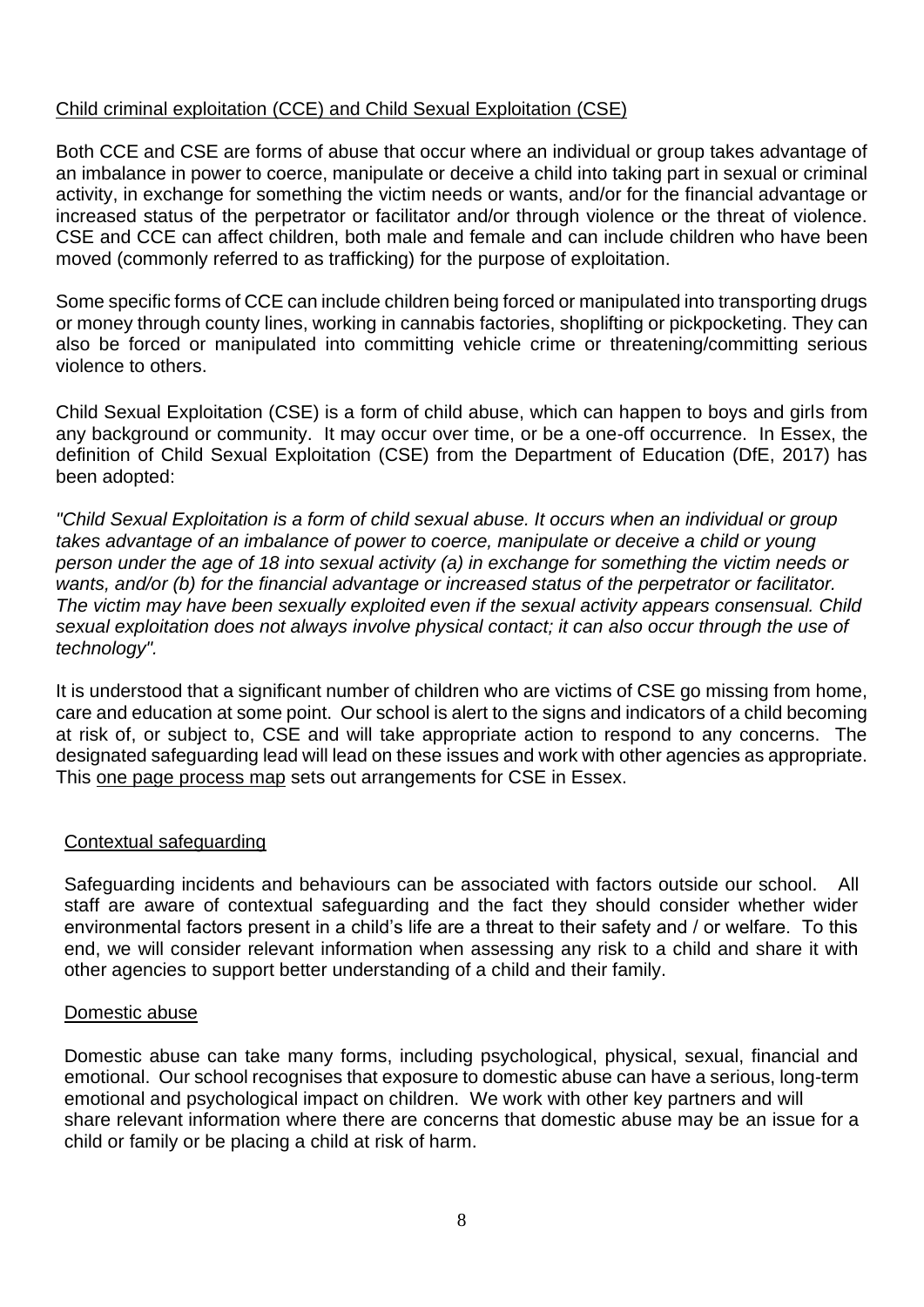#### So-called 'honour-based violence' (including Female Genital Mutilation and forced marriage)

Female Genital Mutilation (FGM) comprises all procedures involving partial or total removal of the external female genitalia or other injury to female genital organs. It is illegal in the UK and a form of child abuse.

As of October 2015, the Serious Crime Act 2015 (Home Office, 2015) introduced a duty on teachers (and other professionals) to notify the police of known cases of female genital mutilation where it appears to have been carried out on a girl under the age of 18. Our school will operate in accordance with the statutory requirements relating to this issue, and in line with local safeguarding procedures.

A forced marriage is one entered into without the full consent of one or both parties. It is where violence, threats or other forms of coercion is used and is a crime. Our staff understand how to report concerns where this may be an issue.

#### Mental health

Our staff are aware that mental health problems can, in some cases, be an indicator that a child has suffered or is at risk of suffering abuse, neglect or exploitation. We understand that, where children have suffered abuse or other potentially traumatic adverse childhood experiences, this can have a lasting impact throughout childhood, adolescence and into adulthood. Where we have concerns this may impact on mental health, we will seek advice and work with other agencies as appropriate to support a child and ensure they receive the help they need.

Positive mental health is the concern of the whole community and we recognise that schools play a key part in this. Our school aims to develop the emotional wellbeing and resilience of all pupils and staff, as well as provide specific support for those with additional needs. We understand that there are risk factors which increase someone's vulnerability and protective factors that can promote or strengthen resiliency. The more risk factors present in an individual's life, the more protective factors or supportive interventions are required to counter-balance and promote further growth of resilience.

It is vital that we work in partnership with parents to support the well-being of our pupils. Parents should share any concerns about the well-being of their child with school, so appropriate support and interventions can be identified and implemented.

#### Online safety

We recognise that our children are growing up in an increasingly complex world, living their lives on and offline. This presents many positive and exciting opportunities, but we recognise it also presents challenges and risks. Any pupil can be vulnerable online, and their vulnerability can fluctuate depending on their age, developmental stage and personal circumstance. We want to equip our pupils with the knowledge needed to make the best use of the internet and technology in a safe, considered and respectful way, so they are able to reap the benefits of the online world.

The three main areas of online risk could be categorised as:

**content:** being exposed to illegal, inappropriate or harmful material; for example pornography, fake news, racist or radical and extremist views;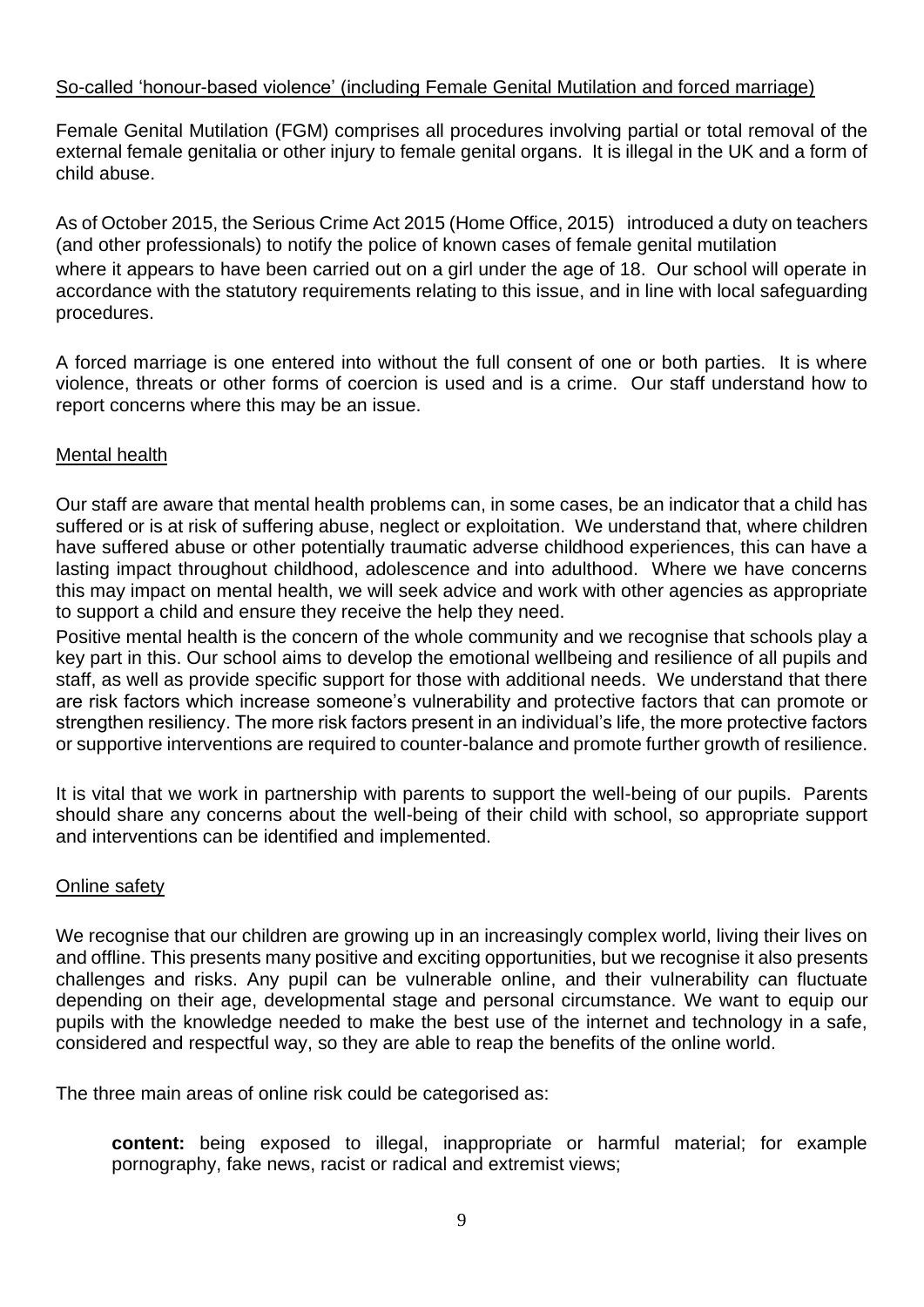**contact:** being subjected to harmful online interaction with other users; for example commercial advertising as well as adults posing as children or young adults;

**conduct:** personal online behaviour that increases the likelihood of, or causes, harm; for example making, sending and receiving explicit images, or online bullying

All staff at The Downs Primary School and Nursery are aware of the risks to children online and we seek to help children keep themselves safe online.

#### Prevention of radicalisation

As of July 2015, the [Counter-Terrorism and Security Act \(HMG, 2015\)](http://www.legislation.gov.uk/ukpga/2015/6/contents) placed a new duty on schools and other education providers. Under section 26 of the Act, schools are required, in the exercise of their functions, to have "due regard to the need to prevent people from being drawn into terrorism". This duty is known as the Prevent duty.

It requires schools to:

- teach a broad and balanced curriculum which promotes spiritual, moral, cultural, mental and physical development of pupils and prepares them for the opportunities, responsibilities and experiences of life and must promote community cohesion
- be safe spaces in which children / young people can understand and discuss sensitive topics, including terrorism and the extremist ideas that are part of terrorist ideology, and learn how to challenge these ideas
- be mindful of their existing duties to forbid political indoctrination and secure a balanced presentation of political issues

CHANNEL is a national programme which focuses on providing support at an early stage to people identified as vulnerable to being drawn into terrorism.

Our school works in accordance with local procedures for PREVENT and with other agencies, sharing information and concerns as appropriate. Please see appendix F.

#### Serious violence

All staff are aware of indicators which may signal that children are at risk from or involved with serious violent crime. These may include increased absence from school, a change in friendships or relationships with older individuals or groups, a significant decline in performance, signs of selfharm or a significant change in well-being, or signs of assault or unexplained injuries. Unexplained gifts or new possessions could also indicate that a child has been approached by, or is involved with, individuals associated with criminal networks or gangs.

### **5. Children potentially at risk of greater harm**

We recognise that some children may potentially be at risk of greater harm and require additional help and support. These may be children with a Child in Need or Child Protection Plan, those in Care or previously in Care or those requiring mental health support. We work with Social Care and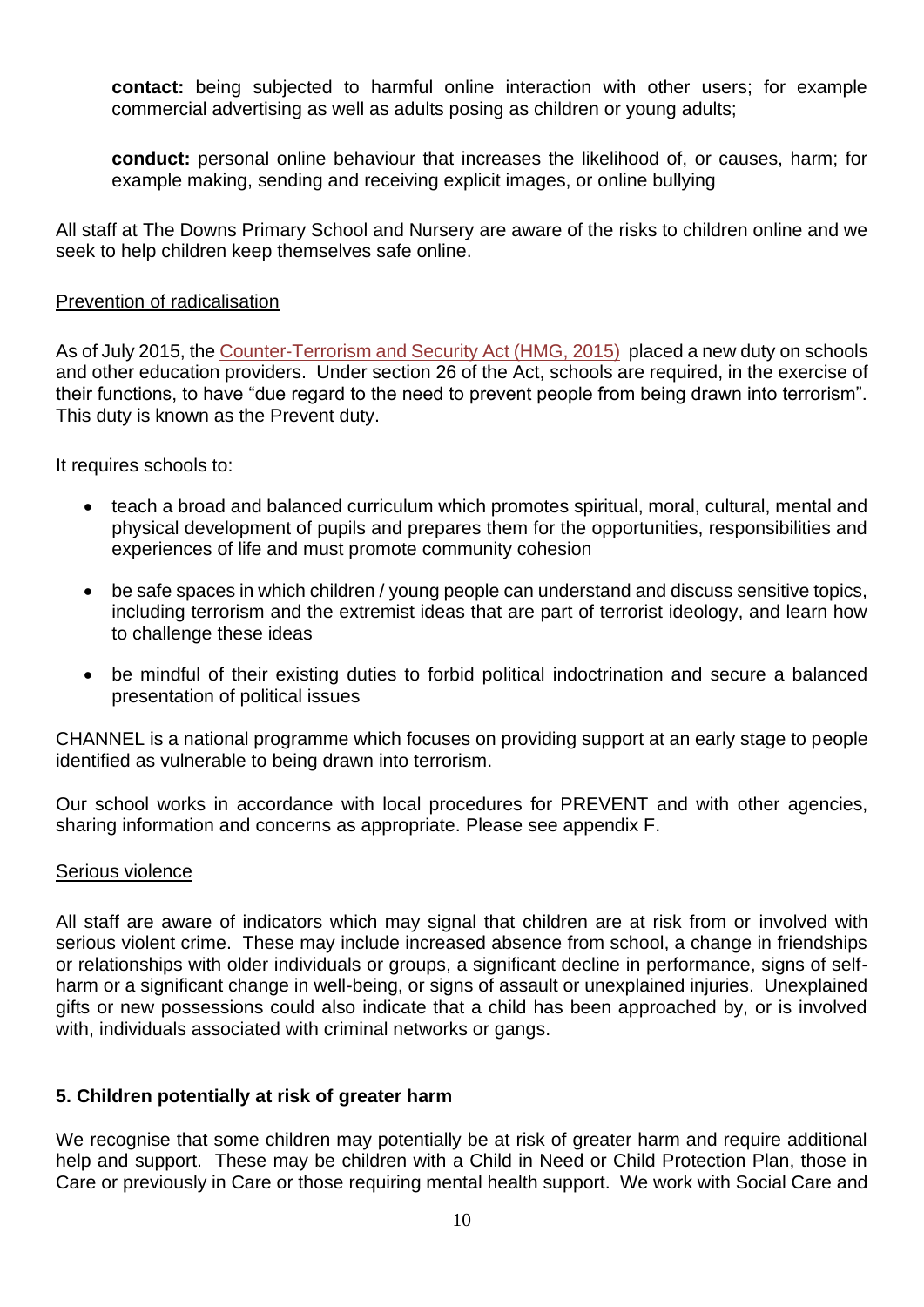other appropriate agencies to ensure there is a joined-up approach to planning for these children and that they receive the right help at the right time.

Our school understands that children with special educational needs (SEND) and disabilities can face additional safeguarding challenges. Barriers can exist when recognising abuse and neglect in this group of children. This can include:

- Assumptions that indicators of possible abuse such as behaviour, mood and injury relate to the child's disability, without further exploration
- That they may be more prone to peer group isolation than others
- The potential to be disproportionally impacted by things like bullying, without outwardly showing signs
- Communication difficulties in overcoming these barriers

The SEND Code of Practice can be found here: [https://www.gov.uk/government/publications/send](https://www.gov.uk/government/publications/send-code-of-practice-0-to-25)[code-of-practice-0-to-25](https://www.gov.uk/government/publications/send-code-of-practice-0-to-25)

### **6. Procedures**

Our school works with key local partners to promote the welfare of children and protect them from harm. This includes providing a co-ordinated offer of early help when additional needs of children are identified and contributing to inter-agency plans which provide additional support (through a 'child in need' or a 'child protection' plan).

All staff members have a duty to identify and respond to suspected / actual abuse or disclosures of abuse. Any member of staff, volunteer or visitor to the school who receives a disclosure or allegation of abuse, or suspects that abuse may have occurred **must** report it immediately onto 'my concern'. The information should also be shared directly with a member of the safeguarding team. Please see Appendix D.

All action is taken in accordance with the following guidance;

- Essex Safeguarding Children Board guidelines the SET (Southend, Essex and Thurrock) Child Protection Procedures (ESCB, 2019)
- [Essex Effective Support](http://links.govdelivery.com/track?type=click&enid=ZWFzPTEmbWFpbGluZ2lkPTIwMTgwNDExLjg4MjIzMTExJm1lc3NhZ2VpZD1NREItUFJELUJVTC0yMDE4MDQxMS44ODIyMzExMSZkYXRhYmFzZWlkPTEwMDEmc2VyaWFsPTE3MzE0NjA5JmVtYWlsaWQ9am8uYmFyY2xheUBlc3NleC5nb3YudWsmdXNlcmlkPWpvLmJhcmNsYXlAZXNzZXguZ292LnVrJmZsPSZleHRyYT1NdWx0aXZhcmlhdGVJZD0mJiY=&&&100&&&https://www.essexeffectivesupport.org.uk/)
- Keeping Children Safe in Education (DfE, 2021)
- Working Together to Safeguard Children (DfE, 2018)
- 'Effective Support for Children and Families in Essex' (ESCB, 2017)
- PREVENT Duty Counter-Terrorism and Security Act (HMG, 2015)

Any staff member or visitor to the school must refer any concerns to a member of the Safeguarding Team. Where there is risk of immediate harm, concerns will be referred by telephone to the Children and Families Hub and / or the Police. Less urgent concerns or requests for support will be sent to the Children and Families Hub via the [Essex Effective Support](http://links.govdelivery.com/track?type=click&enid=ZWFzPTEmbWFpbGluZ2lkPTIwMTgwNDExLjg4MjIzMTExJm1lc3NhZ2VpZD1NREItUFJELUJVTC0yMDE4MDQxMS44ODIyMzExMSZkYXRhYmFzZWlkPTEwMDEmc2VyaWFsPTE3MzE0NjA5JmVtYWlsaWQ9am8uYmFyY2xheUBlc3NleC5nb3YudWsmdXNlcmlkPWpvLmJhcmNsYXlAZXNzZXguZ292LnVrJmZsPSZleHRyYT1NdWx0aXZhcmlhdGVJZD0mJiY=&&&100&&&https://www.essexeffectivesupport.org.uk/) portal.

The school may also seek advice from Social Care or another appropriate agency about a concern, if we are unsure how to respond to it. This is done via the consultation line at the Children and Families Hub. Please see Appendix A and Appendix B.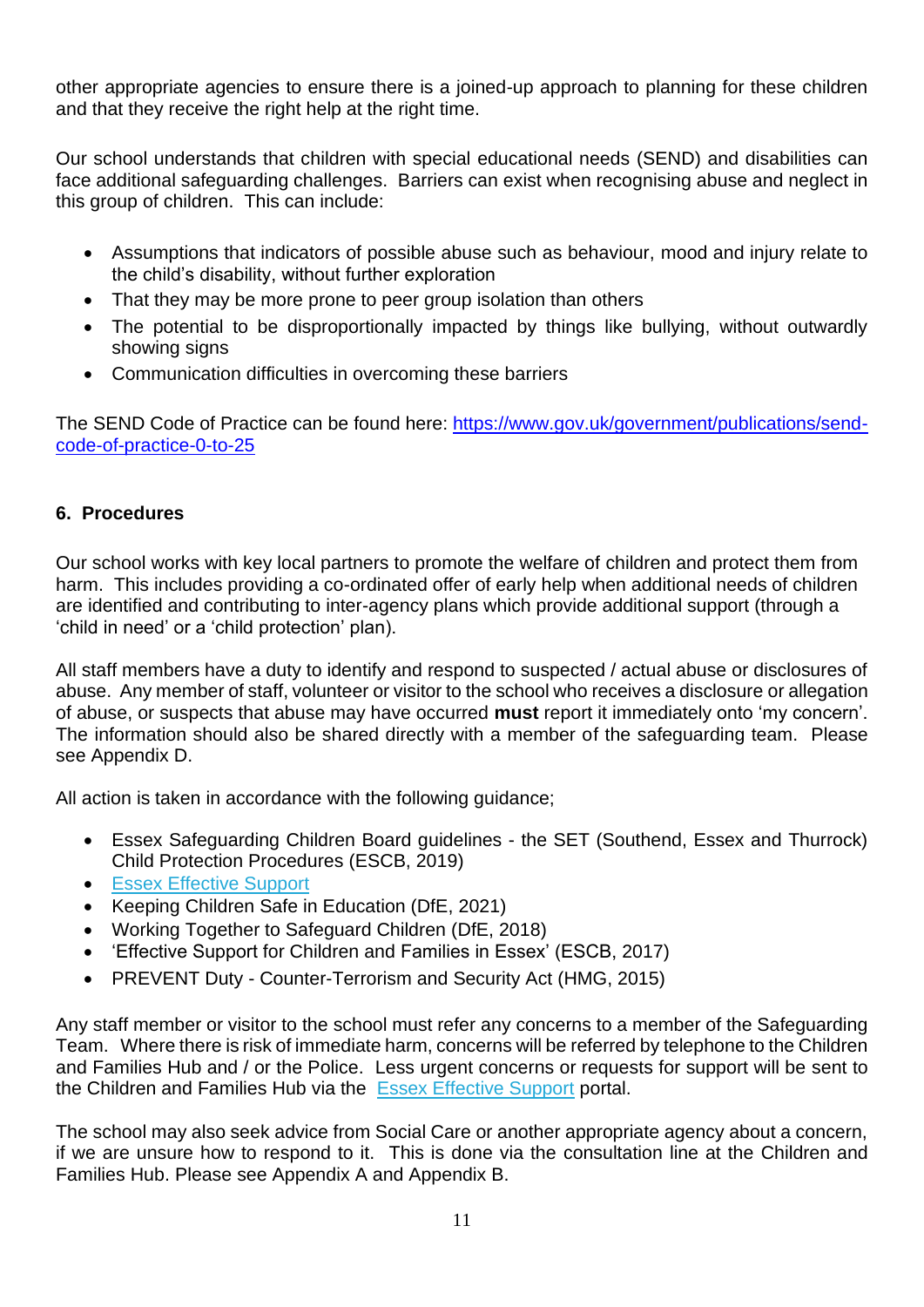Wherever possible, we will share any safeguarding concerns, or an intention to refer a child to Children's Social Care, with parents or carers. However, we will not do so where it is felt that to do so could place the child at greater risk of harm or impede a criminal investigation. On occasions, it may be necessary to consult with the Children and Families Hub and / or Essex Police for advice on when to share information with parents / carers.

If a member of staff continues to have concerns about a child and feels the situation is not being addressed or does not appear to be improving, the staff member concerned should press for reconsideration of the case with the designated safeguarding lead.

If, in the unlikely event that a member of the Safeguarding Team is not available, this should not delay appropriate action being taken. Safeguarding contact details are displayed in the school to ensure that all staff members have unfettered access to safeguarding support, should it be required. Any individual may refer to Social Care where there is suspected or actual risk of harm to a child.

When new staff, volunteers or regular visitors join our school they are informed of the safeguarding arrangements in place, the names of the Safeguarding Team and how to share concerns with them. This is a part of the Induction programme.

# **7. Training**

The Safeguarding Team undertake Level 3 child protection training at least every two years. The Headteacher, all staff members, trustees and local governors receive appropriate child protection training which is regularly updated and in line with advice from the Essex Safeguarding Children Board (ESCB). In addition, all staff members receive safeguarding and child protection updates as required, but at least annually, to provide them with relevant skills and knowledge to safeguard children effectively. Records of any child protection training undertaken is kept for all staff, trustees and local governors.

The school ensures that the Safeguarding Team undertake training in other matters as appropriate.

### **8. Professional confidentiality**

Confidentiality is an issue which needs to be discussed and fully understood by all those working with children, particularly in the context of child protection. A member of staff must never guarantee confidentiality to anyone about a safeguarding concern (including parents / carers or pupils), or promise to keep a secret. In accordance with statutory requirements, where there is a child protection concern, this must be reported to the Safeguarding Team via 'my concern' and may require further referral to and subsequent investigation by appropriate authorities.

Information on individual child protection cases may be shared by the Safeguarding team with other relevant staff members. This will be where it is in the child's best interests to do so.

### **9. Records and information sharing**

Well-kept records are essential to good child protection practice. Our school is clear about the need to record any concern held about a child or children within our school and when these records should be shared with other agencies.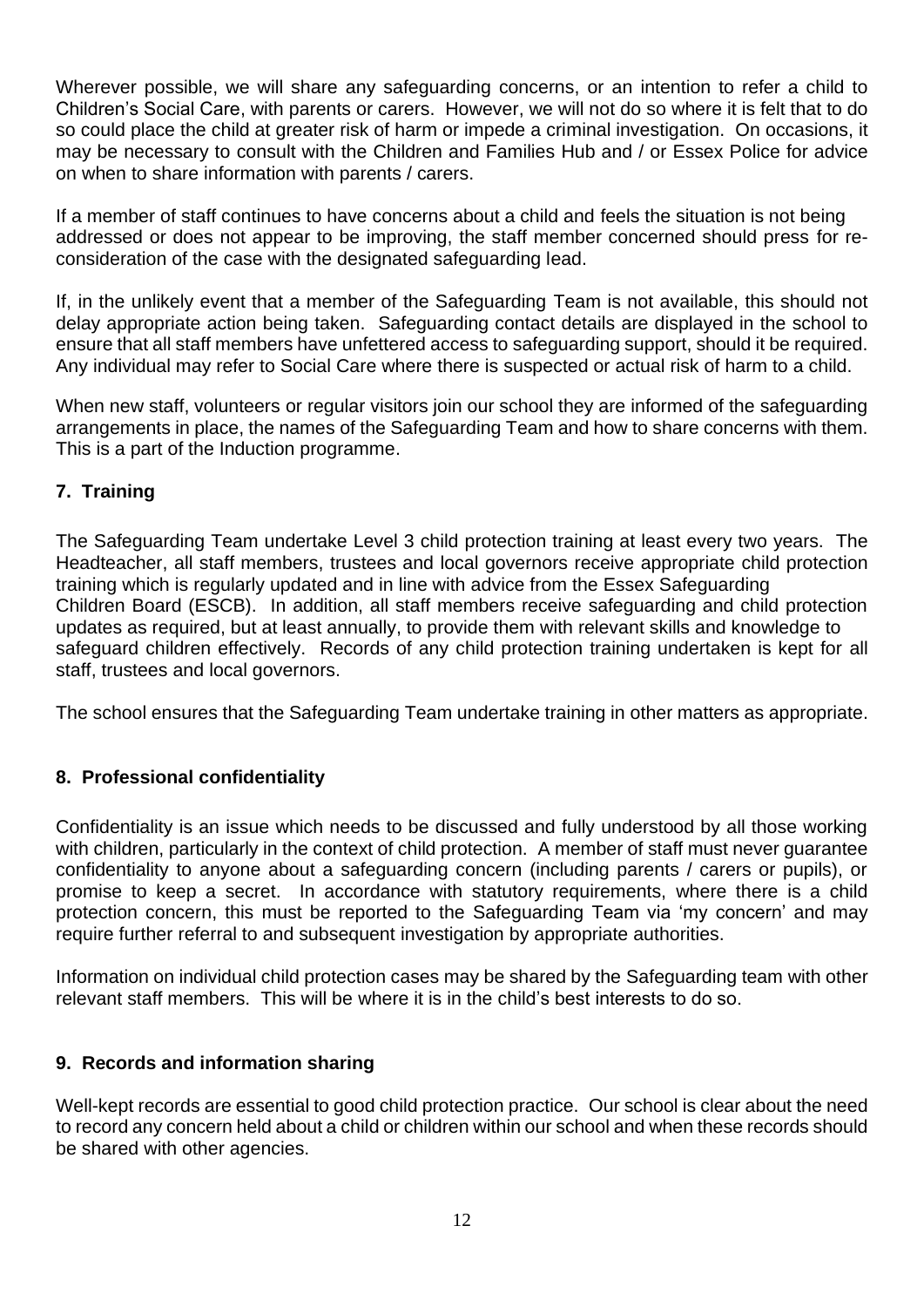Where there are concerns about the safety of a child, the sharing of information in a timely and effective manner between organisations can reduce the risk of harm. Whilst the Data Protection Act 2018 places duties on organisations and individuals to process personal information fairly and lawfully, it is not a barrier to sharing information where the failure to do so would result in a child or vulnerable adult being placed at risk of harm. Similarly, human rights concerns, such as respecting the right to a private and family life would not prevent sharing information where there are real safeguarding concerns. Fears about sharing information cannot be allowed to stand in the way of the need to safeguard and promote the welfare of children at risk of abuse or neglect. Any member of staff receiving a disclosure of abuse or noticing signs or indicators of abuse, will record it as soon as possible on 'my concern', noting what was said or seen (if appropriate, using a body map to record), giving the date, time and location (where necessary). All records will be recorded on 'my concern' and will include the action taken. In the case of not being able to access 'my concern' electronically, a yellow form should be completed and then scanned into 'my concern' at the earliest time possible. This will then be processed by the Safeguarding Team, who will decide on appropriate action and record this accordingly.

Any records related to child protection are kept on an individual child protection file on 'my concern'. All child protection records are stored securely and confidentially and will be retained for 25 years after the pupil's date of birth, or until they transfer to another school / educational setting.

In line with statutory guidance, where a pupil transfers from our school to another school / educational setting (including colleges), their child protection records will be forwarded to the new educational setting. These will be marked 'Confidential' and for the attention of the receiving school's designated safeguarding lead. We will obtain evidence that the paperwork has been received by the new school and then destroy any copies held in our school. Where appropriate, the Designated Safeguarding Lead may also make contact with the new educational setting in advance of the child's move there, to enable planning so appropriate support is in place when the child arrives.

Where a pupil joins our school, we will request child protection records from the previous educational establishment.

### **10. Interagency working**

It is the responsibility of the designated safeguarding lead to ensure that the school is represented at, and that a report is submitted to, any child protection conference called for children on the school roll or previously known to them. Where possible and appropriate, any report will be shared in advance with the parent(s) / carer(s). The member of staff attending the meeting will be fully briefed on any issues or concerns the school has and be prepared to contribute to the discussions at the conference.

If a child is subject to a Child Protection or a Child in Need plan, the designated safeguarding lead will ensure the child is monitored regarding their school attendance, emotional well-being, academic progress, welfare and presentation. If the school is part of the core group, the designated safeguarding lead will ensure the school is represented, provides appropriate information and contributes to the plan at these meetings. Any concerns about the Child Protection plan and / or the child's welfare will be discussed and recorded at the core group meeting, unless to do so would place the child at further risk of significant harm. In this case the designated safeguarding lead will inform the child's key worker immediately and then record that they have done so and the actions agreed.

#### **11. Allegations about members of the workforce**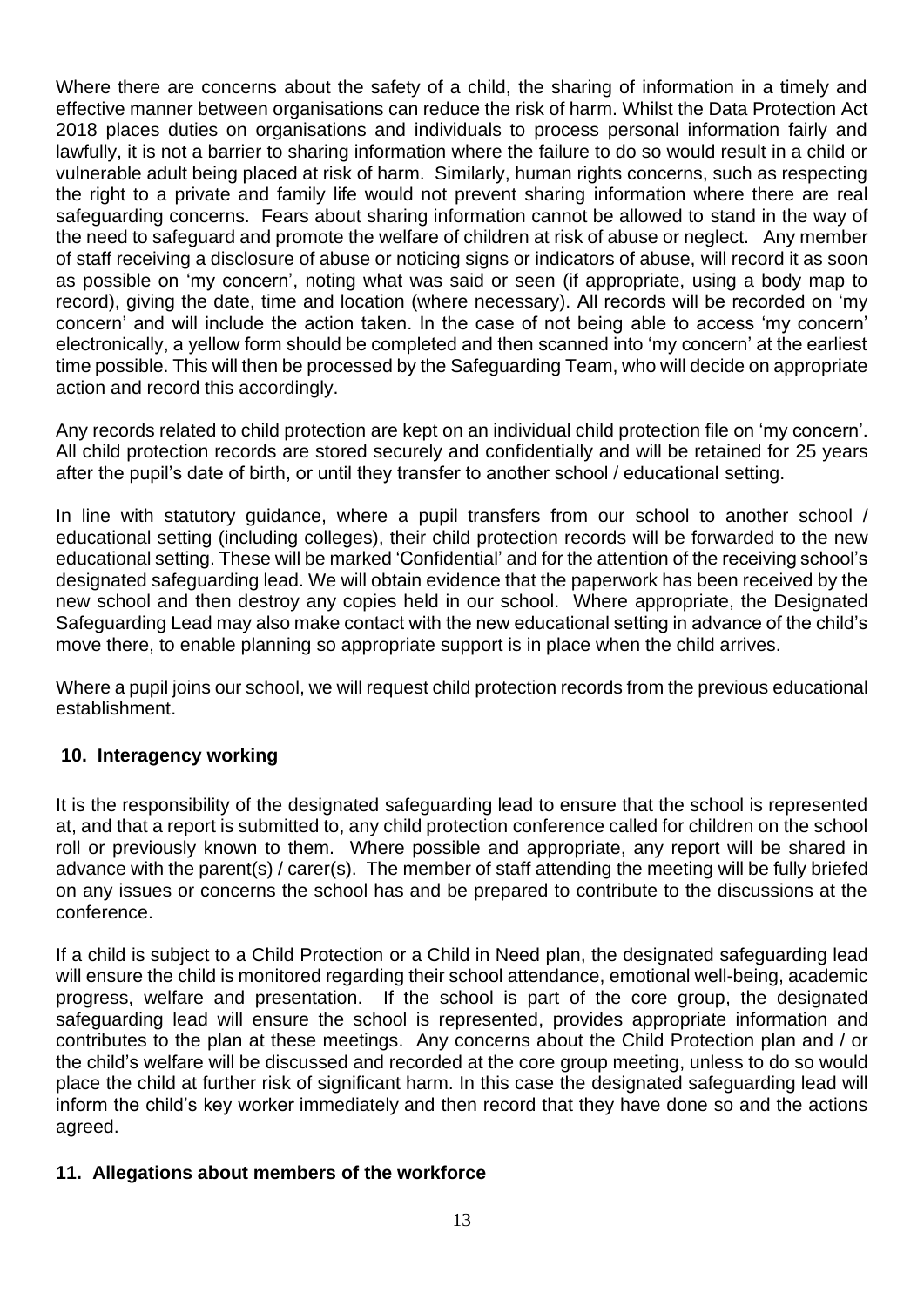All staff members are made aware of the boundaries of appropriate behaviour and conduct. These matters form part of staff induction and are outlined in the Staff Behaviour policy / Code of Conduct. The school works in accordance with statutory guidance and the SET procedures (ESCB, 2019) in respect of allegations against an adult working with children (in a paid or voluntary capacity).

The school has processes in place for reporting any concerns about a member of staff (or any adult working with children). Any concerns about the conduct of a member of staff will be referred to the Co-Principals (or one of their deputies in their absence). This role is distinct from the Designated Safeguarding Lead as the named person should have sufficient status and authority in the school to manage employment procedures. Staffing matters are confidential and the school operates within statutory guidance around Data Protection.

Where the concern involves one of the Headteacher, it should be reported direct to the Chair of Local Governors.

SET procedures (ESCB, 2019) require that, where an allegation against a member of staff is received, one of the Headteacher, senior named person or the Chair of Local Governors must inform the duty Local Authority Designated Officer (LADO) in the Children's Workforce Allegations Management Team on **03330 139 797** within one working day. Where an allegation is made against a supply teacher, the headteacher or deputy will immediately contact both the agency concerned and the LADO. Wherever possible, contact with the LADO will be made immediately as they will then advise on how to proceed and whether the matter requires Police involvement. This will include advice on speaking to pupils and parents and HR. The school does not carry out any investigation before speaking to the LADO.

Staffing matters are confidential and the school operates within a statutory framework around Data Protection.

### **12. Use of reasonable force**

The term 'reasonable force' covers a broad range of actions used by staff that involve a degree of physical contact to control or restrain children. There are circumstances when it is appropriate for staff to use reasonable force to safeguard children and young people, such as guiding a child to safety or breaking up a fight. 'Reasonable' means using no more force than is needed. Our school works in accordance with statutory and local guidance on the use of reasonable force *(see section 2)* and recognises that where intervention is required, it should always be considered in a safeguarding context.

### **13. Whistleblowing**

All members of staff and the wider school community should be able to raise concerns about poor or unsafe practice and feel confident any concern will be taken seriously by the school leadership team. We have 'whistleblowing' procedures in place and these are available in the school Whistleblowing Policy. However, for any member of staff who feels unable to raise concerns internally, or where they feel their concerns have not been addressed, they may contact the [NSPCC](https://www.nspcc.org.uk/what-you-can-do/report-abuse/dedicated-helplines/whistleblowing-advice-line/)  [whistleblowing helpline](https://www.nspcc.org.uk/what-you-can-do/report-abuse/dedicated-helplines/whistleblowing-advice-line/) on: 0800 028 0285 (line is available from 8:00 AM to 8:00 PM, Monday to Friday) or by email at: [help@nspcc.org.uk.](mailto:help@nspcc.org.uk)

Parents or others in the wider school community with concerns can contact the NSPCC general helpline on: 0808 800 5000 (24 hour helpline) or email: [help@nspcc.org.uk](mailto:help@nspcc.org.uk).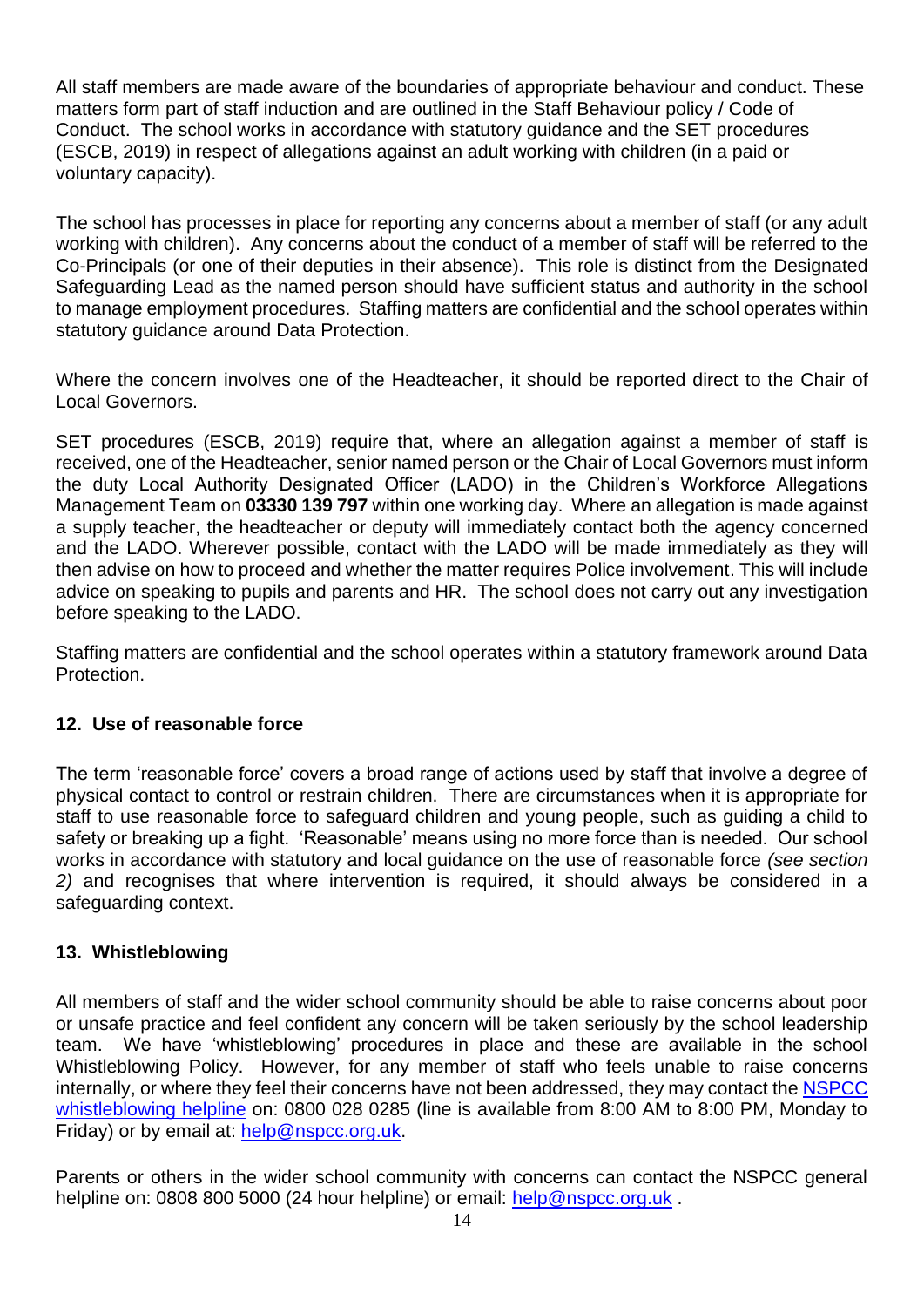### **Appendix A: Children and Families Hub flow chart**

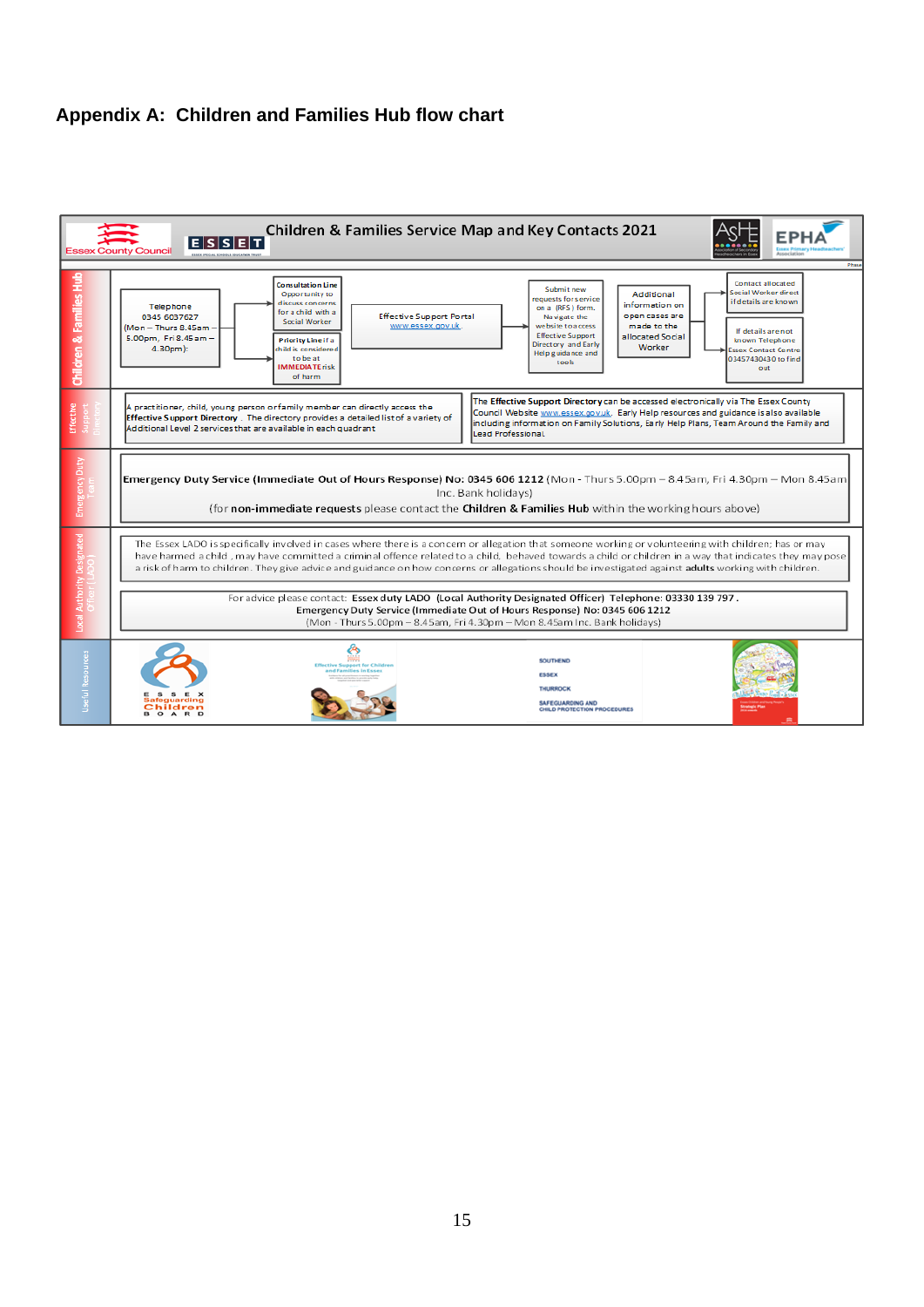# **Appendix B: Essex Windscreen of Need and levels of intervention**



All partners working with children, young people and their families will offer support as soon as we are aware of any additional needs. We will always seek to work together to provide support to children, young people and their families at the lowest level possible in accordance with their needs

Children with **Additional** needs are best supported by those who already work with them, such as Family Hubs or schools, organising additional support with local partners as needed. When an agency is supporting these children, an Early Help Plan and a Lead Professional are helpful to share information and co-ordinate work alongside the child and family.

For children whose needs are **Intensive**, a coordinated multi-disciplinary approach is usually best, involving either an Early Help Plan or a Shared Family Assessment (SFA), with a Lead Professional to work closely with the child and family to ensure they receive all the support they require. Examples of intensive services are children's mental health services and Family Solutions.

**Specialist** services are where the needs of the child are so great that statutory and/or specialist intervention is required to keep them safe or to ensure their continued development. Examples of specialist services are Children's Social Care or Youth Offending Service. By working together effectively with children that have additional needs and by providing coordinated multi-disciplinary/agency support and services for those with intensive needs, we seek to prevent more children and young people requiring statutory interventions and reactive specialist services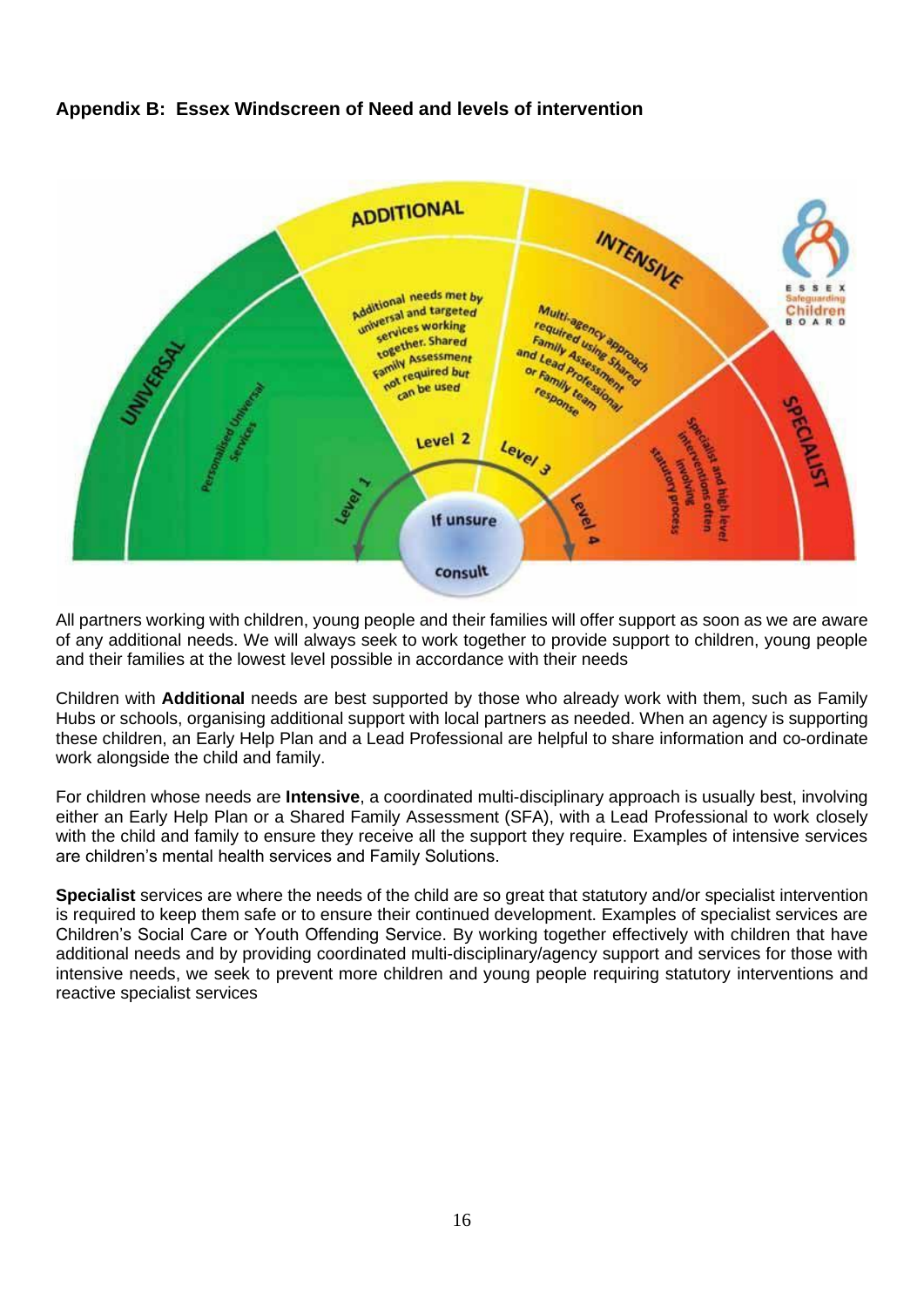#### **APPENDIX C**

#### **KEY CONTACTS WITHIN THE SCHOOL – 2021-22**

#### **DESIGNATED SAFEGUARDING OFFICER**

NAME: **MS J ALLEN**

[head@downs.essex.sch.uk](mailto:head@downs.essex.sch.uk) 01279 445538

#### **DEPUTY DESIGNATED SAFEGUARDING OFFICERS**

| <b>NAME: MISS S GYORFFY</b> | stacey.gyorffy@downs.essex.sch.uk  | 01279 445538 |
|-----------------------------|------------------------------------|--------------|
| <b>NAME: MISS S WEEKLY</b>  | sam.weekly@downs.essex.sch.uk      | 01279 445538 |
| <b>NAME: MRS J BAUCKHAM</b> | jenney.bauckham@downs.essex.sch.uk | 01279 445538 |
| <b>NAME: MRS G DING</b>     | gaynor.ding@downs.essex.sch.uk     | 01279 445538 |
| <b>NAME: MRS C SAMSON</b>   | celia.samson@downs.essex.sch.uk    | 01279 445538 |

**NOMINATED GOVERNOR FOR SAFEGUARDING – Contact Passmores Academy Tel: 01279 445538** NAME: **MR MIKE BARHAM**

#### **KEY CONTACTS (external)**

The **Family Operations Hub** is available for advice and consultation on Child Protection matters: **0345 603 7627 www.essexeffectivesupport.org.uk**

The **CHILDREN'S SAFEGUARDING SERVICE (LADO)** is also able to provide advice and consultancy to educational settings and must be consulted within 24 hours whenever complaints, concerns or allegations of a child protection nature are made against staff or volunteers linked to the Academy:

#### **01245 436744 / 03330139797**

 **ChildLine 08001111 Anti-terrorist hotline – 0800 789321 Forced Marriage Unit – 0207 008 0151 NSPCC Helpline – 0800 028 3550 NSPCC Helpline (report abuse in education) 0800 136 663 NSPCC Whistleblowing Helpline – 0800 028 0285**

#### **REFERRAL INTO FAMILY OPERATIONS (FORMALLY CHILDREN'S SOCIAL CARE)**

Where schools have URGENT and IMMEDIATE concerns for the safety and welfare of a child or young person during office hours telephone 0345 603 7627

To make URGENT referrals OUT OF HOURS telephone 0345 606 1212

For all NON-URGENT referrals and enquires telephone 0345 603 7627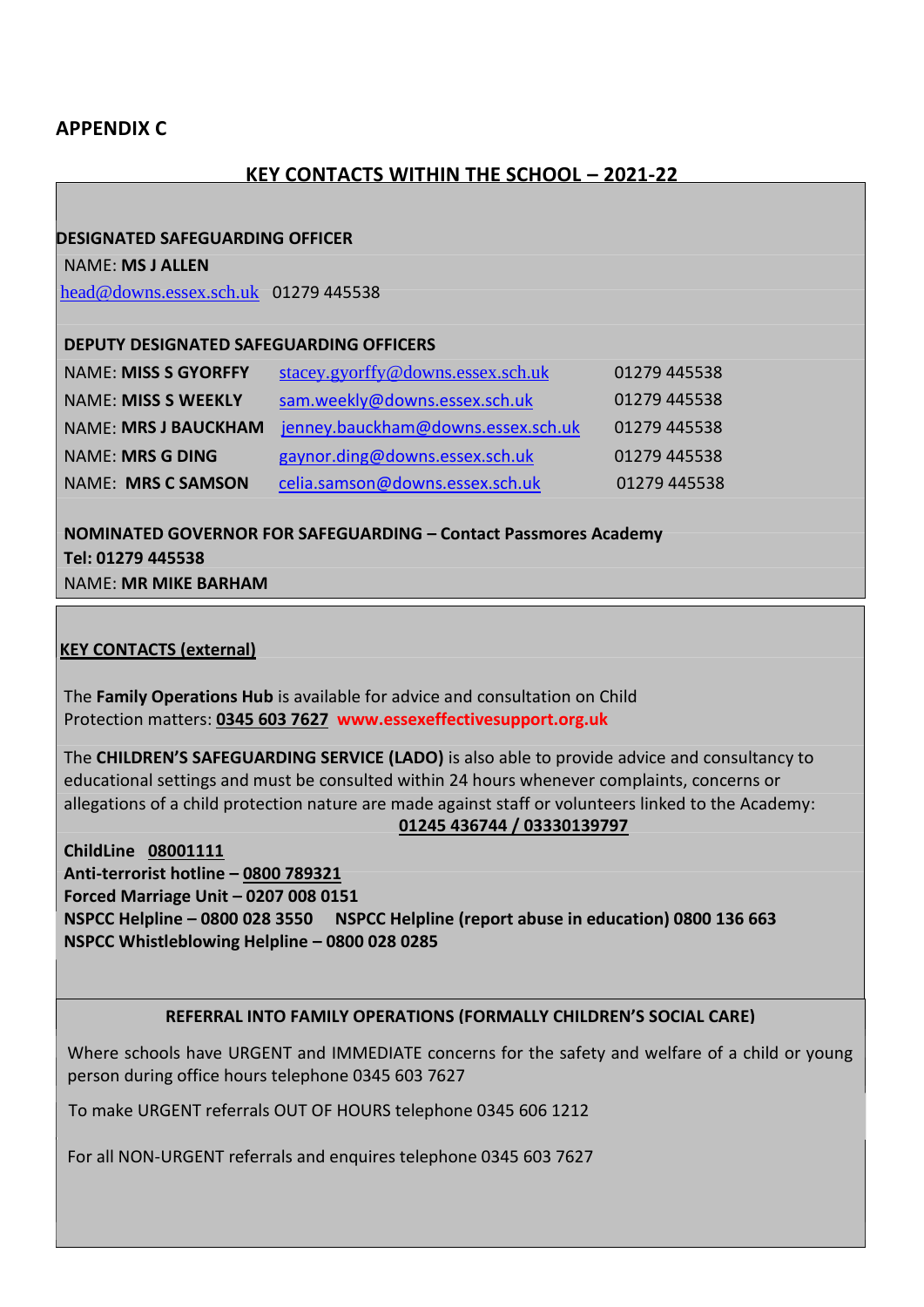#### **Appendix D**

#### **FLOW CHART FOR RAISING SAFEGUARDING CONCERNS ABOUT A CHILD**

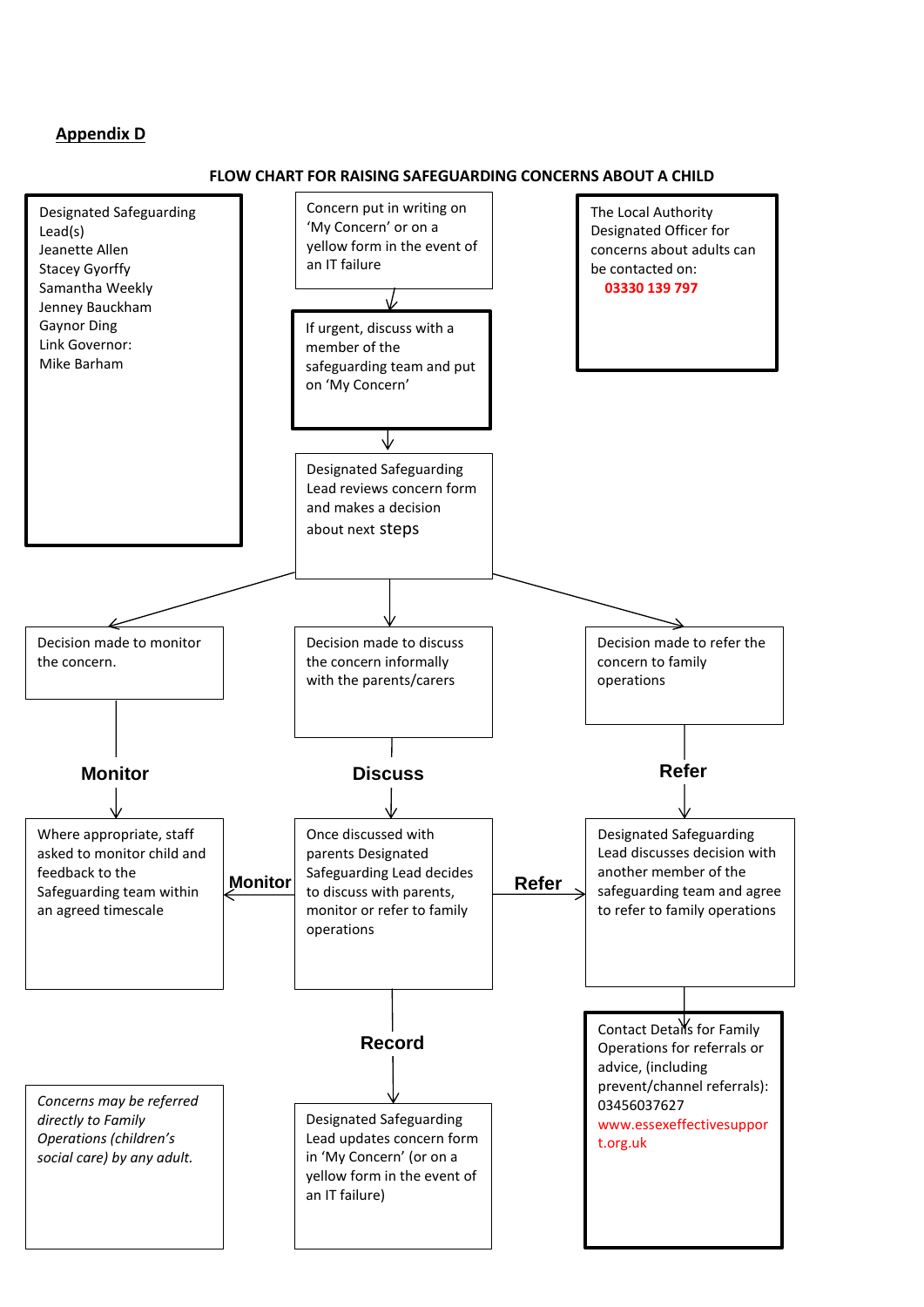#### **Appendix E**

#### **FLOW CHART FOR RESPONDING TO INCIDENTS OF YOUTH PRODUCED SEXUAL IMAGERY**

# **Considerations – risk**

#### **assessment**

- Vulnerability of the child.
- Coercion
- How shared and where
- Impact on children
- Age of the children

**Initial disclosure:** This could come from a pupil directly, a parent, or a pupil's friend.

#### Initial **Initial review with safeguarding team**

At this initial stage the safeguarding team review the information and consider the 5 points for immediate referral. They make an initial decision about whether the incident can be dealt with in house.

#### 5 points for referral:

- 1. Adult involvement
- 2. Coercion or
- blackmail
- 3. Extreme or violent
- 4. Under 13
- 5. Immediate risk of harm.

#### **Police / social care MASH referral**

Refer to your local arrangements for dealing with incidents and contact local services.

#### **Risk assessment / dealing with the incident**

Consider the risk of harm and at any point if there are 'causes for concern' you can refer back to police or social care.

#### **Management in school**

Ensure parents are informed of the incident recorded, following all child protection and safeguarding procedures.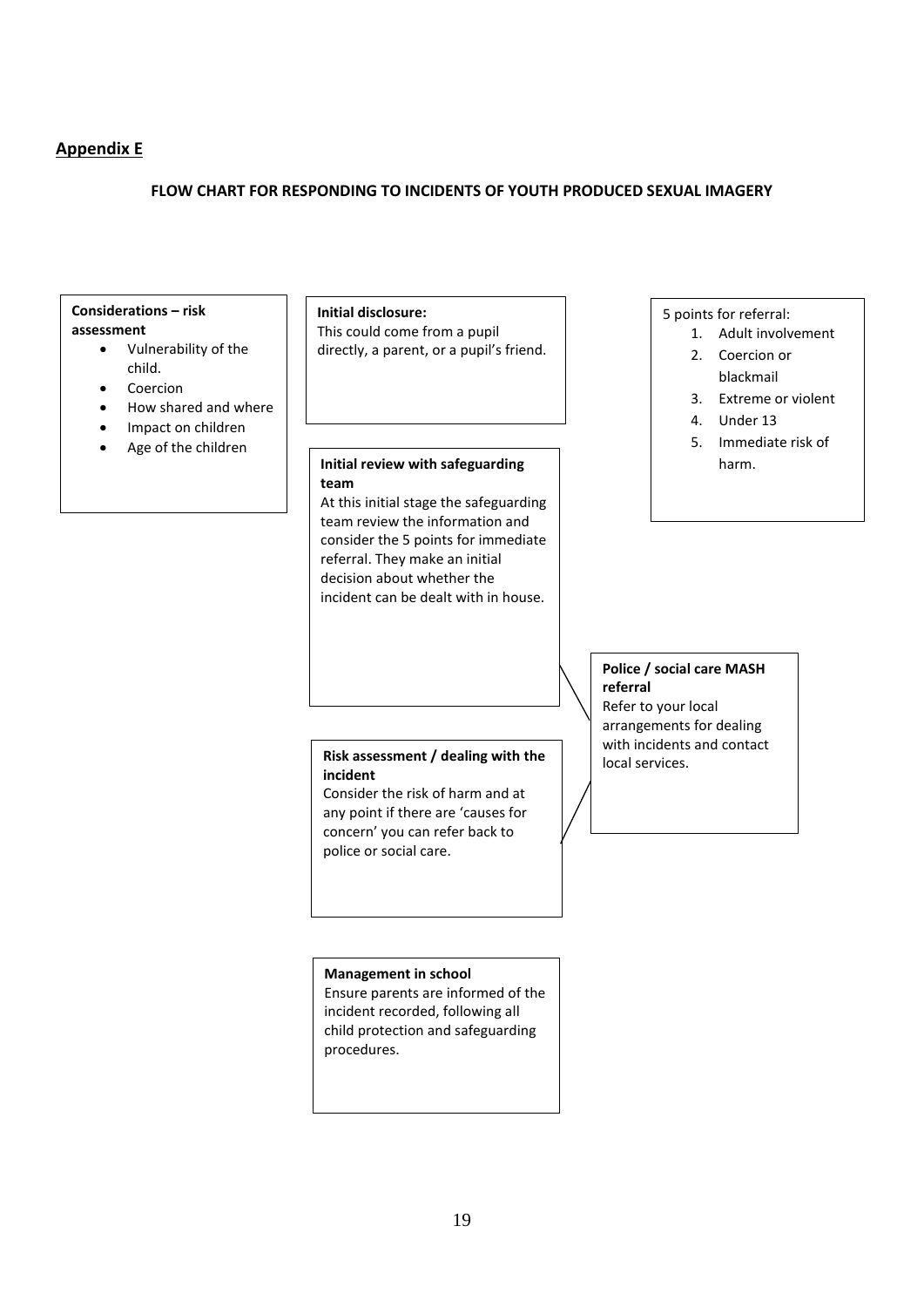